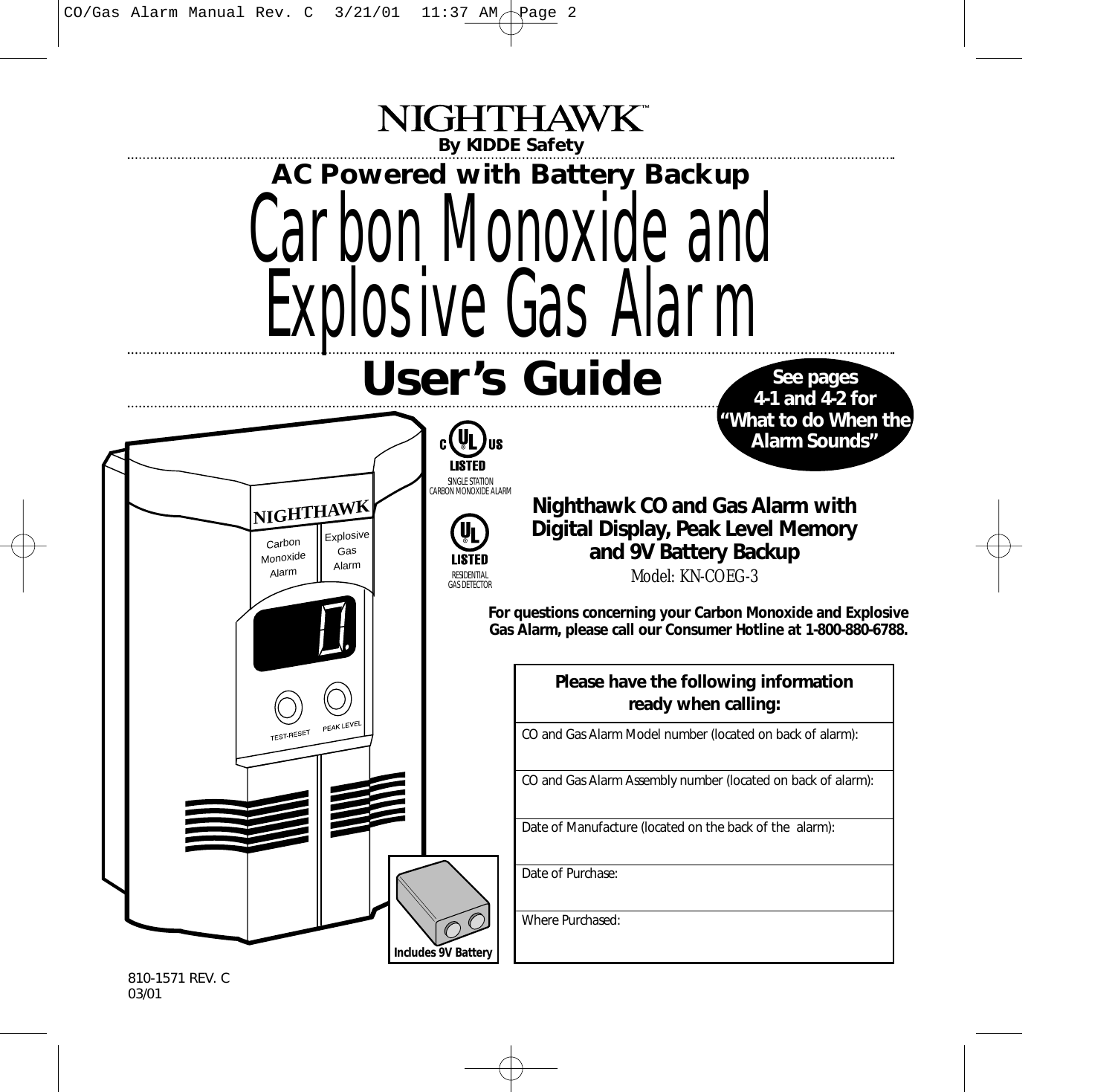# **Table of Contents**

### **Part One - Your Nighthawk Carbon Monoxide (CO) and Gas Alarm:**

| • About your CO and Gas alarm 1-1,2                                                    |
|----------------------------------------------------------------------------------------|
| • What CO and Gas alarms can and cannot do 1-2                                         |
| • Where you should install your CO and Gas alarm 1-3                                   |
| • Where you should not install your CO and Gas alarm 1-3,4                             |
| • How to install your CO and Gas alarm 1-4,5                                           |
| • Normal operating characteristics 1-5                                                 |
| • How to test your CO and Gas alarm 1-6                                                |
| • How to know if your CO and Gas alarm is malfunctioning                               |
|                                                                                        |
| • How to care for your CO and Gas alarm $\dots \dots \dots \dots$                      |
| • The peak level memory button 1-8                                                     |
| Part Two - Carbon Monoxide and Gas                                                     |
|                                                                                        |
| • What is natural Gas? $\ldots$ , $\ldots$ , $\ldots$ , $\ldots$ , $\ldots$ , $\ldots$ |
|                                                                                        |

- Where does CO come from? . . . . . . . . . . . . . . . . . . .2-1
- Where does Gas come from? . . . . . . . . . . . . . . . . . . .2-1
- Could your family be at risk from CO poisoning? . . . .2-1

| • What can you do to protect your family? 2-1<br>Part Three - What You Should Know Before the<br><b>Alarm Sounds</b><br>• Learn the difference between dangerous levels,<br>high levels, mid levels and low levels of CO 3-1<br>• Determine if anyone in the household is at high risk<br>• Understand the effects of carbon monoxide exposure .3-1           |
|---------------------------------------------------------------------------------------------------------------------------------------------------------------------------------------------------------------------------------------------------------------------------------------------------------------------------------------------------------------|
| Part Four - What to Do When the Unit Alarms<br>• How to respond to a CO emergency $\dots \dots \dots 4-1,2$<br>• How to respond to a Gas emergency<br>• Who you should call if you suspect you have CO or Gas<br>in your home $\dots \dots \dots \dots \dots \dots \dots \dots \dots \dots \dots$<br>• Sometimes it is difficult to find the source of CO 4-2 |
| Part Five - Technical Information<br>• How the unit determines when to alarm 5-1<br>Part Six - Frequently Asked Questions  6-1,2<br>Plus, "Display readings and what they mean" 6-3,4<br><b>Limited Warranty</b>                                                                                                                                              |
| • Warranty Registration Back Page<br>• Warranty Service Back Page                                                                                                                                                                                                                                                                                             |

## **IMPORTANT**

THIS CARBON MONOXIDE AND EXPLOSIVE GAS ALARM IS DESIGNED TO DETECT CARBON MONOXIDE, NATURAL GAS OR PROPANE. IT IS NOT DESIGNED TO DETECT SMOKE, FIRE, OR ANY OTHER GAS. THIS DETECTOR WILL ONLY DETECT THE PRESENCE OF CO, NATURAL GAS OR PROPANE PRESENT AT THE SENSOR. CO, NATURAL GAS OR PROPANE MAY BE PRESENT IN OTHER AREAS.

NOT SUITABLE FOR INSTALLATION IN HAZARDOUS LOCATIONS AS DEFINED IN THE NATIONAL ELECTRIC CODE. THIS DETECTOR WILL DETECT CARBON MONOXIDE PRIMARILY AND EXPLOSIVE GAS SECONDARILY. CO EVENTS WILL ALWAYS TAKE PRESIDENCE OVER EXPLOSIVE GAS EVENTS. THROUGHOUT THIS MANUAL, THE WORD GAS WILL BE USED TO SPECIFICALLY REFER TO NATURAL GAS OR PROPANE.

### **KIDDE Safety**

This manual and the products described in it are copyrighted, with all rights reserved. Under these copyright laws, no part of this manual or these products may be copied for any use without prior consent from KIDDE Safety.

## **©KIDDE Safety, 1998**

1394 South Third Street, Mebane, NC 27302 Consumer Hotline: 1-800-880-6788 www.kiddesafety.com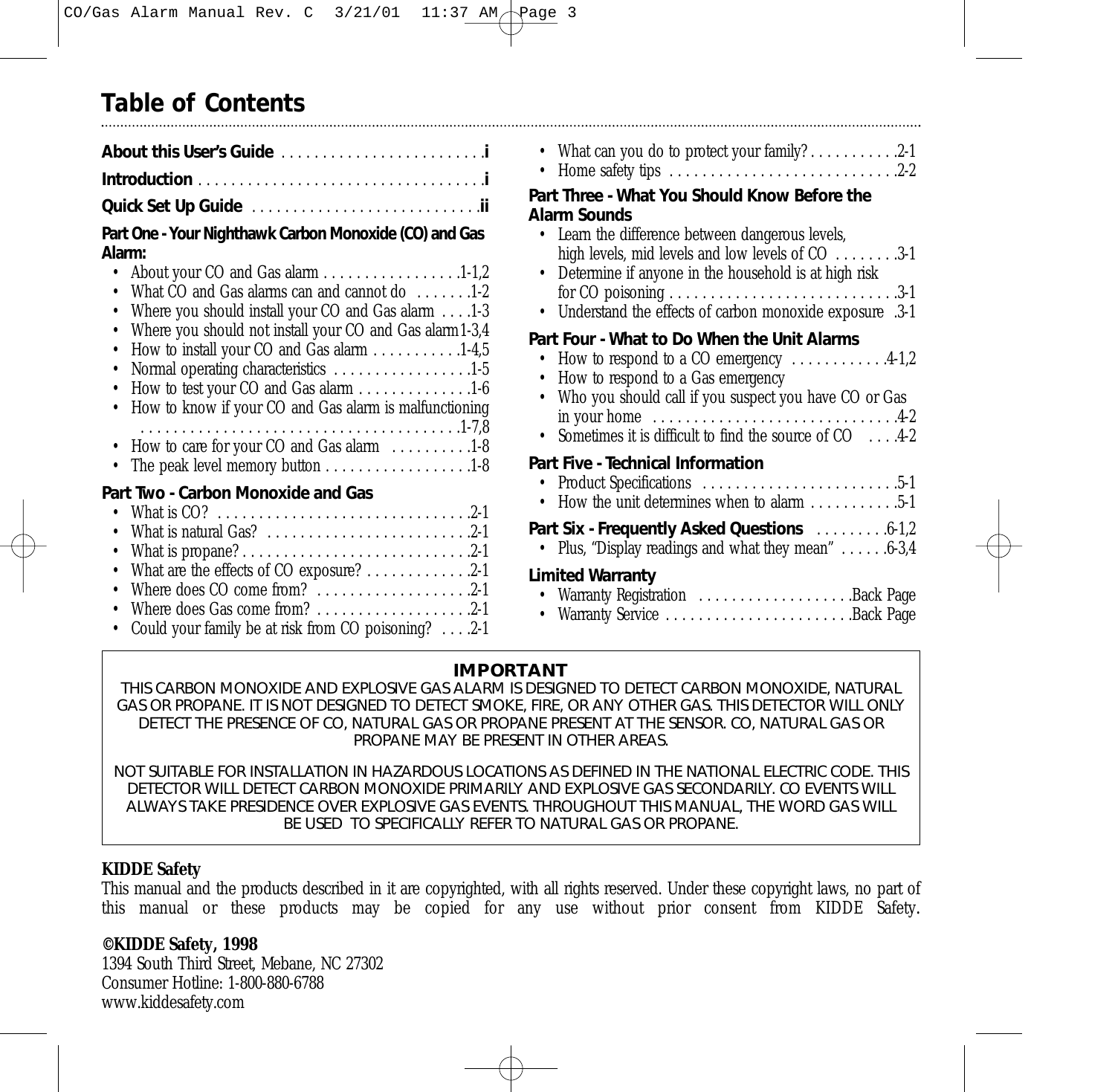# **About this User's Guide**

Notice we call this booklet a "User's Guide" and not an "Owner's Manual." This is because our intention is you *use* this guide just as you will be using your Nighthawk CO and Gas alarm. Keep the guide in a handy location and refer to it when you have questions about your CO and Gas alarm, its functions and features.

#### **Part One**

#### *Your Nighthawk Carbon Monoxide and Explosive Gas*

*Alarm,* covers the unique features of your Nighthawk carbon monoxide and explosive Gas alarm, how and where to install it, as well as information on testing and maintaining your unit.

### **Part Two**

*Carbon Monoxide and Gas* contains valuable information about carbon monoxide (CO) and gas. From discovering the most common sources of CO in your home to recognizing the symptoms of CO poisoning, this section provides tips and information that could help protect your family.

### **Part Three**

*What You Should Know Before the Alarm Sounds,* provides a common sense approach to understanding the difference between low level CO readings, high levels and emergency situations. This section also describes the effects of exposure to CO levels over time and when your Nighthawk CO and Gas unit will alarm.

### **Part Four**

*What to do When the Unit Alarms,* gives you step-by step information on how to respond to the different alarm situations. Also covered is whom to call for help if you think you have CO or Gas in your home.

#### **Part Five**

*Technical Information*, covers the technical specifications of your Nighthawk CO and Gas alarm.

### **Part Six**

*Frequently Asked Questions, contains the most commonly* asked questions about our alarms. Part six was written by KIDDE Safety customer service representatives who handle thousands of calls per month, year-round. This section provides you with answers and tips that will most likely answer any questions you might have after reading this user's guide.

# **Introduction**

This Nighthawk carbon monoxide (CO) alarm is an important part of your family's home safety plan. As a new owner of a CO and Gas alarm, there are some basic facts you should know for your protection *and* convenience.

**Carbon monoxide (CO)** is invisible, odorless, tasteless and non-irritating–completely undetectable to your five senses. That's why it's so important to your safety that you have a carbon monoxide and explosive Gas alarm.

**Natural Gas** is typically supplied through a main utility line connected to your home. If you do not live in a rural area you are likely to be a user of natural Gas. It is the dominant energy used for home heating with about 55 percent of American homes using Gas. Natural Gas is a fossil fuel comprised almost entirely of Methane. Methane is much lighter than air and will rise rapidly in air. If you are a user of natural Gas, we recommend you mount your Nighthawk unit 12 inches away from the ceiling (using retractable cord feature) to ensure the earliest opportunity to detect a leak.

**Propane** is typically supplied to homes via delivery truck in liquid form and stored near the home in propane tanks. Propane is used by homes in rural areas that do not have natural Gas service. Since propane is the most commonly used *liquefied petroleum Gas (LPG),* "propane" and LP-Gas are often used synonymously. Unlike natural Gas, propane is much heavier than air and will collect at lower levels. If you are a user of propane, we recommend you mount your Nighthawk near the floor (using the direct plug-in feature) to ensure the earliest opportunity to detect a leak.

Both Propane and Natural Gas are colorless and odorless. For safety reasons, an ordorant (Mercaptan) is added so that any leak can be detected by smell. The common detection threshold for smelling the Gases is around 20% of the **lower explosion limit (LEL).** This can vary greatly depending on the individuals sense of smell and how long they have been exposed to it. The LEL of each of these gases defines the bottom range of flammability for the Gas. Your Nighthawk is calibrated to alarm before 25% of the LEL of either Gas detected. **Therefore, it is possible that you may smell Gas before the alarm is activated.**

#### **If you are not sure which Gas your home uses, contact your utility company.**

Please take the time to read this guide from cover to cover, to familiarize yourself with the facts about carbon monoxide, natural Gas and propane. Know how your new unit works, and what to do if it alarms. Then, find a handy place to keep the guide so it will be readily available in the future when you have a question. You might want to write down KIDDE Safety's toll-free customer service number and keep it with your other important phone numbers for the same reason.

Thank you for making Nighthawk a part of your complete home safety program. With proper installation and use, your new Nighthawk CO and Gas alarm should provide you with years of dependable service.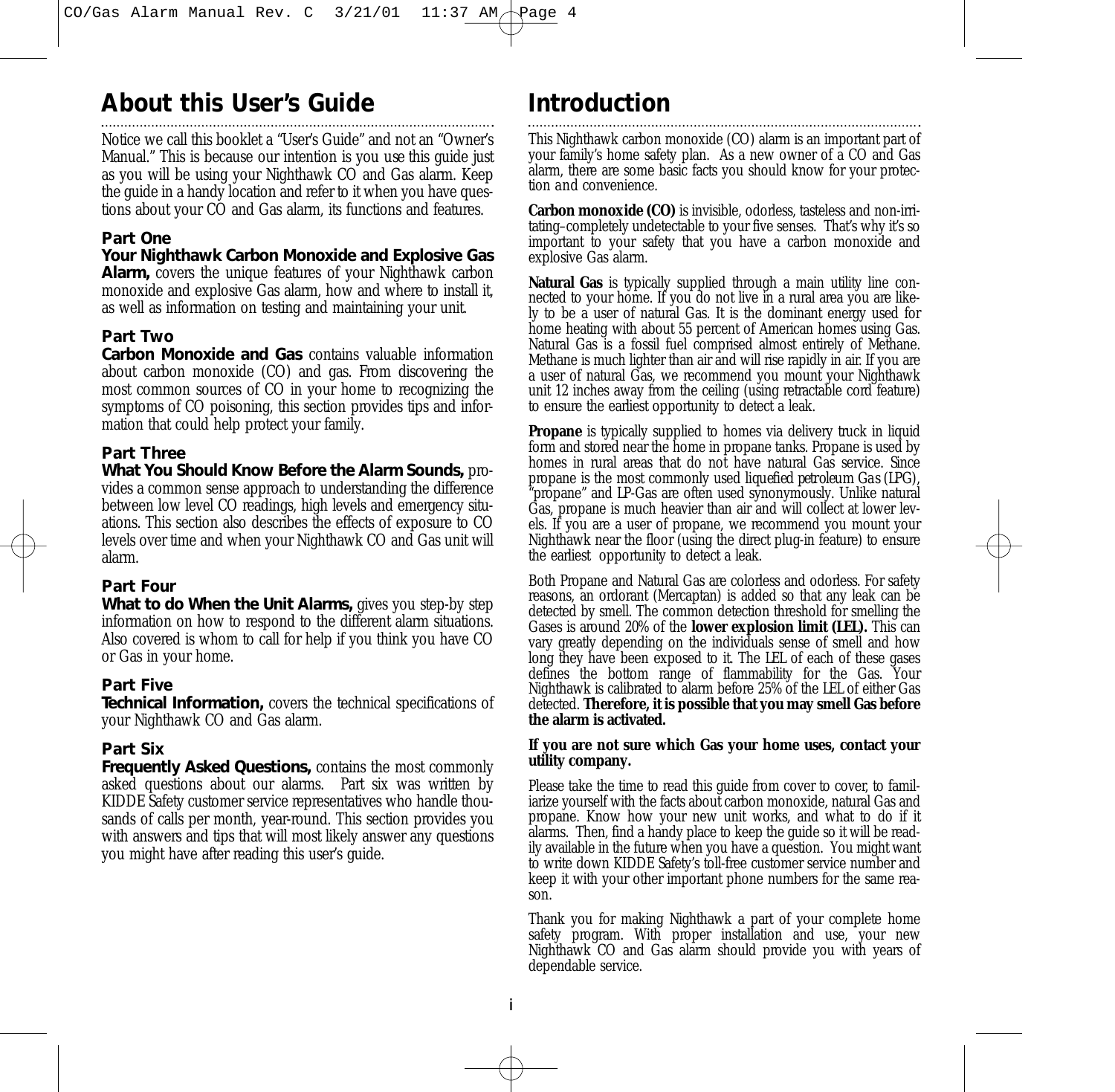**We urge you to read this entire manual in the sequence it is presented. But, if you only read one part of this guide initially, read this page!**

Listed below are seven easy steps for setting up your Nighthawk CO and Gas alarm. Please read the entire guide for complete information.

## **Step 1 Step 5 Setting up your CO and Gas alarm for first time operation:**

Determine the best location for your CO and Gas alarm(s). Refer to page 1-3 for complete information.

# **Step 2**

Your CO and Gas alarm is equipped to be mounted as a corded unit (recommended for natural gas detection), a direct plug unit (recommended for propane gas detection) or a table top unit. In the "as shipped" configuration, the unit can be plugged directly into a wall socket. (If your outlets are mounted horizontally, please refer to page 1-4). If the transformer/adapter is taken out of the unit, the unit can be mounted high on the wall, while the transformer is plugged into a wall socket. The explosive Gas you use will determine if the unit should be mounted high on the wall (cord option) or low on the wall (direct plug option). Refer to page 1-4 for further information on installing your alarm.

# **Step 3**

A 9V battery is needed for backup in the event of a power outage. When installing the battery, use an Energizer 522, Duracell MX 1604 or, for extended life, use an Ultralife lithium power cell model U9VL. Any of these batteries can be purchased where you bought the alarm or at your local hardware store. To install the battery, open the back door and snap battery connector onto battery. You will hear the alarm sound briefly to indicate the unit is receiving power. Place battery into battery compartment and replace back door (refer to page 1-1).

# **Step 4**

First install the 9V battery then plug the alarm into a standard, unswitched 120 volt AC electric outlet in one of the configurations listed in step 2.

At power up, you will see a flashing red dot and three eights **FRICE** in the digital display indicating the alarm is warming up. After approximately 20 seconds the unit will start sampling for CO. After approximately 2 minutes the unit will start sampling for gas. During this period a number will appear on the digital display. The number on the digital display should be zero (0). If not, see page 1-5 for complete information on normal operating characteristics.

# **Step 6**

Wait 2 to 3 minutes after power up and make sure the red dot in the digital display is blinking. Then test the unit's operation by pressing and releasing the Test/Reset button. Within 15 seconds you hear 3 slow beeps with "GAS" appearing in the digital display. Then, you will hear 4 quick beeps followed by 5 seconds of silence then 4 quick beeps repeating while a number (usually around 200) is displayed. In normal operation, the repeating slow beeps with "GAS" showing in the display is the alarm condition notifying you that either natural Gas or propane is being detected. The 4 quick beeps 5 seconds of silence -repeating while a number is shown in the digital display indicates that the alarm is in a condition notifying you that carbon monoxide is being detected. For complete testing information, refer to page  $\overline{1}$ -5.

# **Step 7**

ii

While testing the alarm, have someone else check that the alarm can be heard easily from the sleeping areas. The unit should be located where it can wake you if it alarms at night. See page 1-3 for complete information on the best locations for your alarm.

**Caution:** Continuous exposure to the loud 85 decibel alarm at close range over an extended period of time may cause hearing loss. We recommend that you cover the sound holes while testing.

That's it. Your Nighthawk CO and Gas alarm is now monitoring for the presence of carbon monoxide and explosive Gas.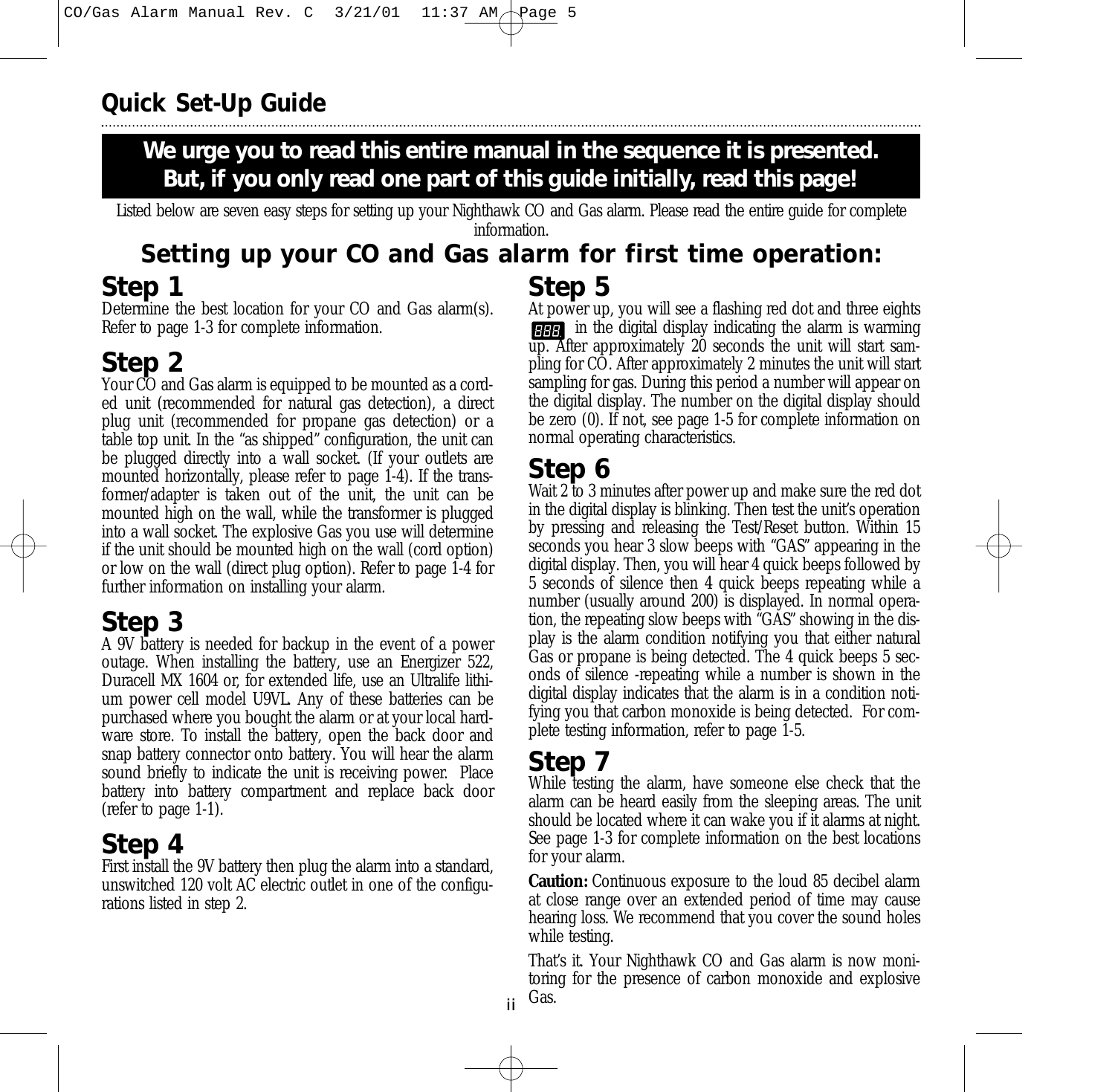## **About Your CO and Gas Alarm**

The number one feature that sets Nighthawk apart from other alarms is its unique digital display that gives you a continuos readout of CO levels from 30-999 parts per million and an easy method for determining if Gas is being detected. The digital display serves as an early warning of CO or Gas presence.

Nighthawk is the only CO and Gas alarm that gives you the choice of a direct-plug, a  $6'$  power cord or table top unit all in one. Depending on how or where you wish to mount your unit, you can get exactly what you need for a perfect application. These are just a few reasons over 4.5 million families have chosen Nighthawk over every other brand for this kind of life-saving protection.

### *Nighthawk CO and Gas Alarm (KN-COEG-3) – front view*





**battery provided as shown**

#### *Nighthawk CO and Gas Alarm – rear view*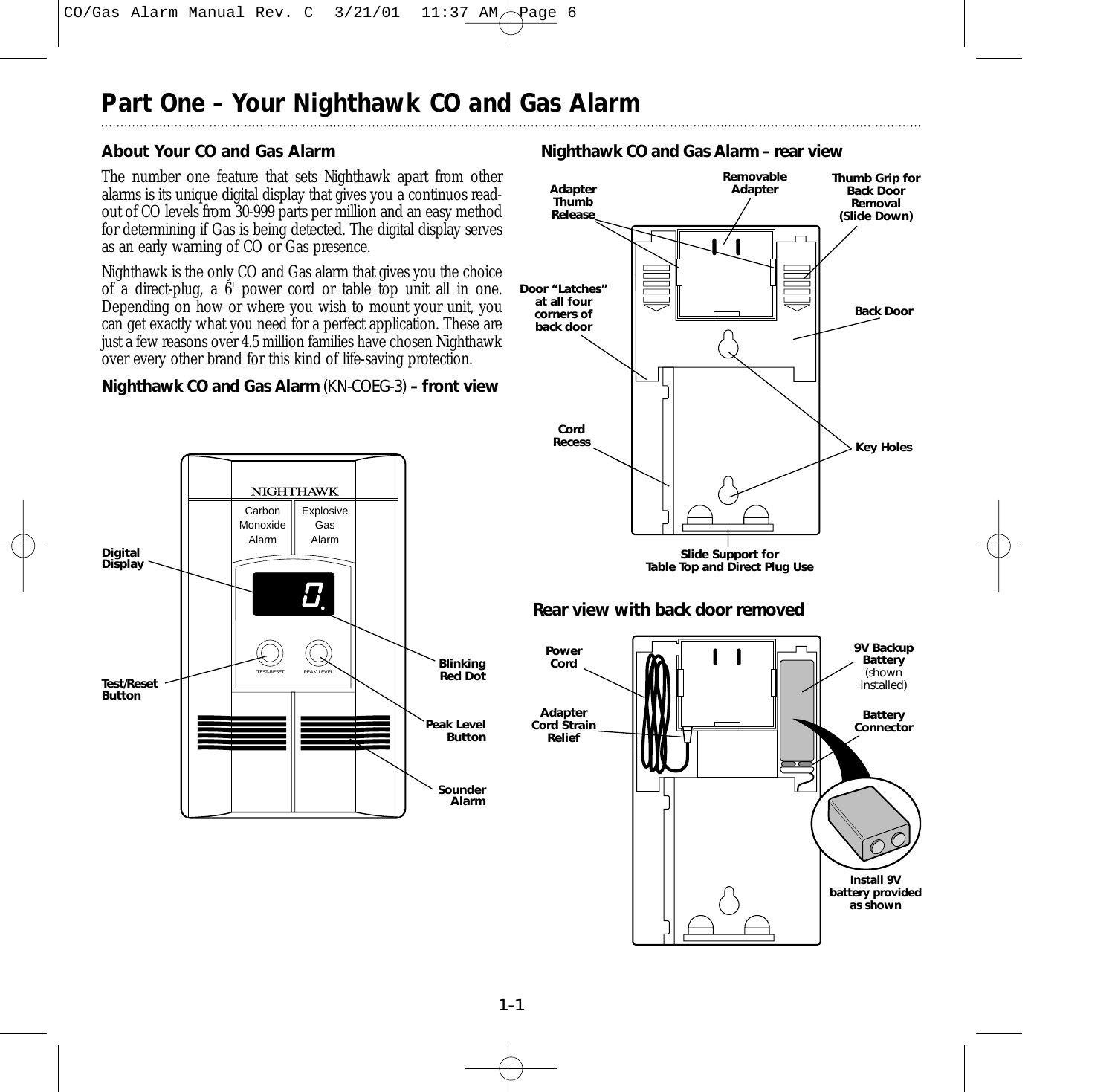# **Nighthawk's Unique Features**

#### *Digital Display*

The continuous digital display shows you the level of carbon monoxide (if any) the unit is sensing as well as if Gas is present. The unit updates this reading every 15 seconds so you can watch levels rise or fall.

**Note:** If the unit does not sense any CO or gas, the reading is zero (0). In most homes, the unit reads " $0$ " all the time. A reading of " $0$ " is expected under normal conditions, and is good. The blinking dot after the number shows you the unit is operating.

#### *Test/Reset Button*

This button has three functions. First, this is the button you press when you test the unit monthly (see page 1-5 for further details). Secondly, you press this button if the unit alarms and you want to silence the alarm. This will *reset* the unit and it will then again start monitoring for CO or Gas, if CO concentration is above 70 ppm the alarm will again sound within 6 minutes. It's also used when resetting the peak level memory. (See page 1-7).

#### *Peak Level Button*

By pressing this button, you can see the peak CO level recorded by the alarm since it was last cleared or unplugged. This Nighthawk feature allows you (or heating contractor or fireman) to see exactly how big a CO problem you have so you can react accordingly. (More on the peak level memory feature on page 1-7).

#### *Sensors*

The CO sensor is a highly sensitive, electrochemical sensor that is COspecific to help avoid false alarms. Turn to page 1-7 for more information on how to care for and protect the alarm.

The Gas sensor is a metal oxide sensor designed to detect natural gas (methane) or propane.

#### *Sounder Alarm*

This is the loud 85 decibel pulsing alarm that will sound to alert you to a potential problem. Alarm condition for CO is 4 quick beeps – followed by 5 seconds of silence – followed by 4 quick beeps. Repeat with a number showing in the display (CO concentration in PPM). The alarm pattern for Gas is a 1/2 second alarm on, 1/2 second of silence repeating with "GAS" shown in the display.

**Caution:** Continuous exposure to this sound level at close range over an extended period of time may cause hearing loss. We recommend you cover the sounder with your finger while testing. More on testing on page 1-5,6.

#### *Keyholes*

When the alarm is mounted to the wall, these keyholes slide onto the screws in the wall. (See "How to install your alarm on page 1-4).

#### *Pull-Out Transformer/Adapter*

This unique Nighthawk feature enables the alarm to be used as a direct plug unit, a wall mounted unit or a table top unit. More on how this unique feature is used for different application, page 1-4.

#### *9V Backup Battery*

This CO and Gas alarm is not battery operated. The 9V battery is to supply a short-term backup during a power outage. In the event of a power outage, a fully charged 9V battery will continue operating the CO alarm for at least 20 hours, unless Gas is detected during battery backup conditions. This will significantly shorten the battery life.

#### **What Carbon Monoxide and Explosive Gas Alarms Can and Cannot Do**

This unit is designed to sense unacceptable levels of CO or Gas from malfunctioning furnaces, appliances, Gas engines or other sources.

This unit will provide early warning of the presence of carbon monoxide, usually before a healthy adult would experience symptoms. It will provide warning of a Gas condition before 25% of the LEL for methane or propane is detected.

This early warning is possible, however, only if your Nighthawk CO and Gas alarm is located, installed and maintained as described in this user's guide.

When on AC power, this unit is designed to act as a continuous monitor, it is not designed for use as a short-term testing device to perform a quick check for the presence of CO or Gas.

Alarms have limitations. Like any other electronic device, CO and Gas alarms are not fool-proof.

CO and Gas alarms have a limited operational life. You must test your CO and Gas alarm monthly, because it could fail to operate at any time. If your CO and Gas alarm fails to test properly, or if its self-diagnostic test reveals a malfunction, immediately have the unit replaced. See back page for warranty information.

CO and Gas alarms can only sense CO that reaches the unit's sensor. Carbon monoxide may be present in other areas without reaching the alarm. The rate at which CO reaches the unit may be affected by doors or other obstructions. In addition, fresh air from a vent or open window or any other source may prevent CO from reaching the sensor. Please observe cautions on page

1-3 "Where to install your alarm."

CO or Gas could be present on one level of the home and not reach the alarm installed on a different level. For example, CO or Gas in the basement may not reach an alarm on the second level, near the bedrooms. For this reason, we recommend you provide complete coverage by placing a CO and Gas alarm on every level of the home.

This unit is not a smoke alarm. It will not sense smoke or fire. For early warning of fire you must install smoke alarms, even though carbon monoxide can be generated by a fire.

CO and Gas alarms are not a substitute for property, disability, life or other insurance of any kind. Appropriate insurance coverage is your responsibility. Consult your insurance agent.

Your CO/Gas alarm is not designed to continually detect explosive gas while on battery only operation. The CO/Gas alarm is provided with a 9 volt battery backup for short term protection against the presence of carbon monoxide or explosive gas. For the first four minutes after the unit goes into battery backup operation, the explosive gas sensor will operate as if on AC power. However, after four minutes, to extened battery life, the unit will go into battery conserve mode and will only sample for explosive gas once every eight minutes. Explosive gas could be present during this 8-minute period without the unit going into alarm.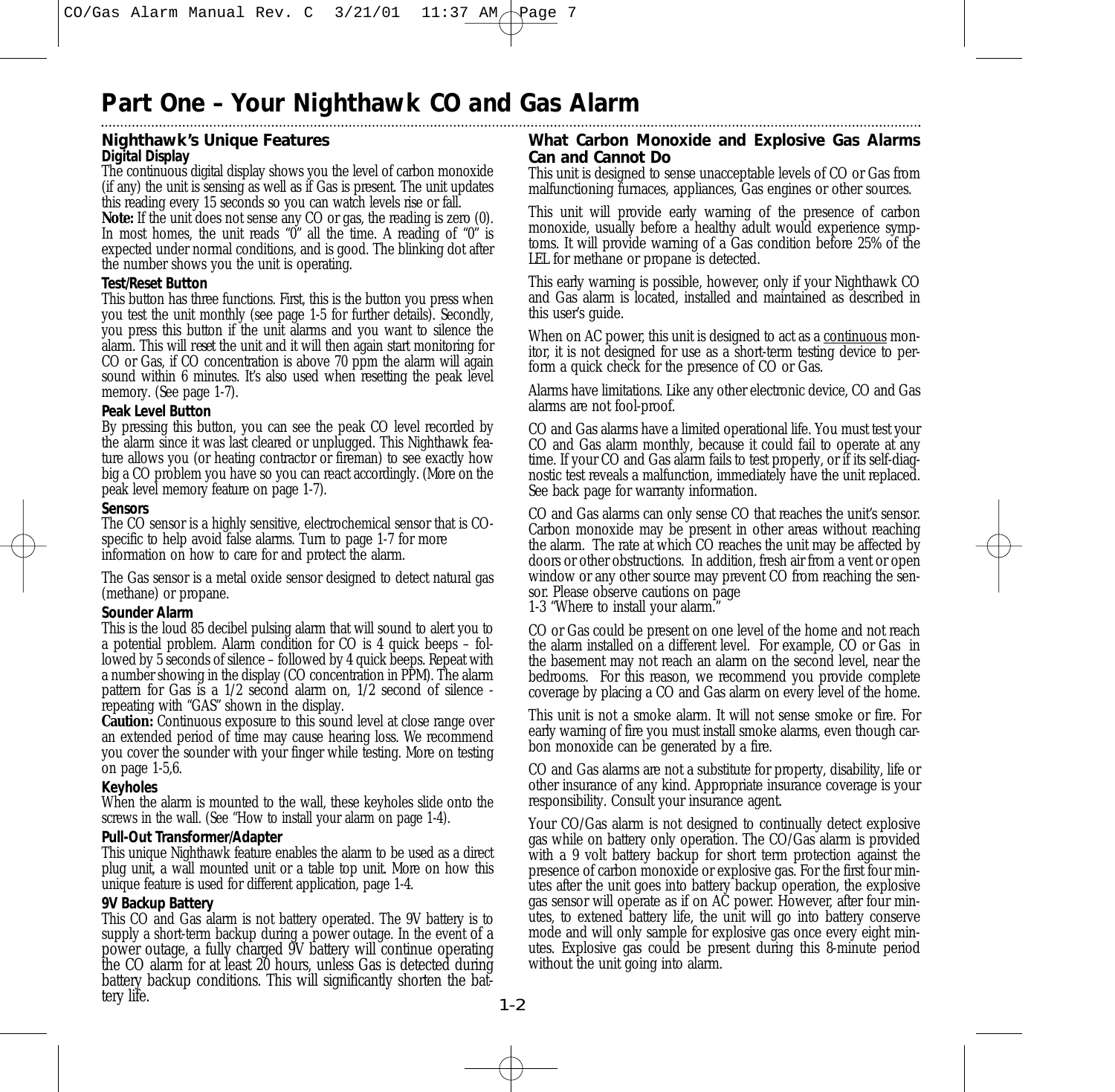#### **Where to Install Your CO and Gas Alarm WHEN CHOOSING YOUR INSTALLATION LOCATIONS, MAKE SURE YOU CAN HEAR THE ALARM FROM ALL SLEEP-ING AREAS.**

#### Mounting Configuration

Since CO generally mixes well with air, mounting the Nighthawk CO and Gas alarm should depend on the type of explosive Gas you intend to detect. If you are not certain which type of Gas you are using in your home, please read about natural Gas and propane in the introduction on page i.

**If you are a user of natural Gas,** we recommend you mount your Nighthawk unit high on the wall (no closer than 6 inches from the ceiling) using the extendable cord feature to ensure the earliest opportunity to detect a Natural Gas leak.

**If you are a user of propane,** we recommend you mount your Nighthawk near the floor (using the direct plug-in feature) to ensure the earliest opportunity to detect a propane leak.

#### **LOCATION**

Your Nighthawk CO and Gas alarm should be mounted in or near bedrooms and living areas or wherever you suspect a CO or Gas exposure is likely. It is recommended that you install a Nighthawk CO and Gas alarm on each level of a multi-level home.

In the event of a CO alarm, two self-adhesive labels are included with the CO and Gas alarm. Add the phone number of your emergency service provider in the space provided. Place one label next to the alarm and one label near a fresh air source such as a door or window.

**CAUTION:** This alarm will only indicate the presence of carbon monoxide or Gas at the sensor. Carbon monoxide or Gas may be present in other areas.

**IMPORTANT:** Improper location can affect the sensitive electronic components in this alarm. Please see the next section describing where NOT to install this alarm.



#### **Where Not to Install Your CO and Gas Alarm To avoid causing damage to the unit, to provide optimum protection, and to prevent unnecessary alarms, follow the directions below where NOT to install this alarm:**

It is not recommended that you install this CO and Gas alarm in garages or kitchens. Installation in these areas could lead to nuisance alarms, may expose the sensor to substances that could damage or contaminate it, or the alarm may not be heard by persons in other areas of the home, especially if they are sleeping.

In the garage, vehicle exhaust can contain some carbon monoxide. These levels are higher when the engine is first started. Within hours of starting a vehicle and backing it out of the garage, the levels present over time can activate the alarm and become a nuisance.

In the kitchen, some Gas appliances can emit a short burst of CO or Gas upon start-up. This is normal. If your CO and Gas alarm is mounted too close to these appliances, it may alarm often and become a nuisance.

If you must install a Nighthawk CO and Gas alarm near a cooking or heating appliance, **install AT LEAST 5 feet away from appliance.**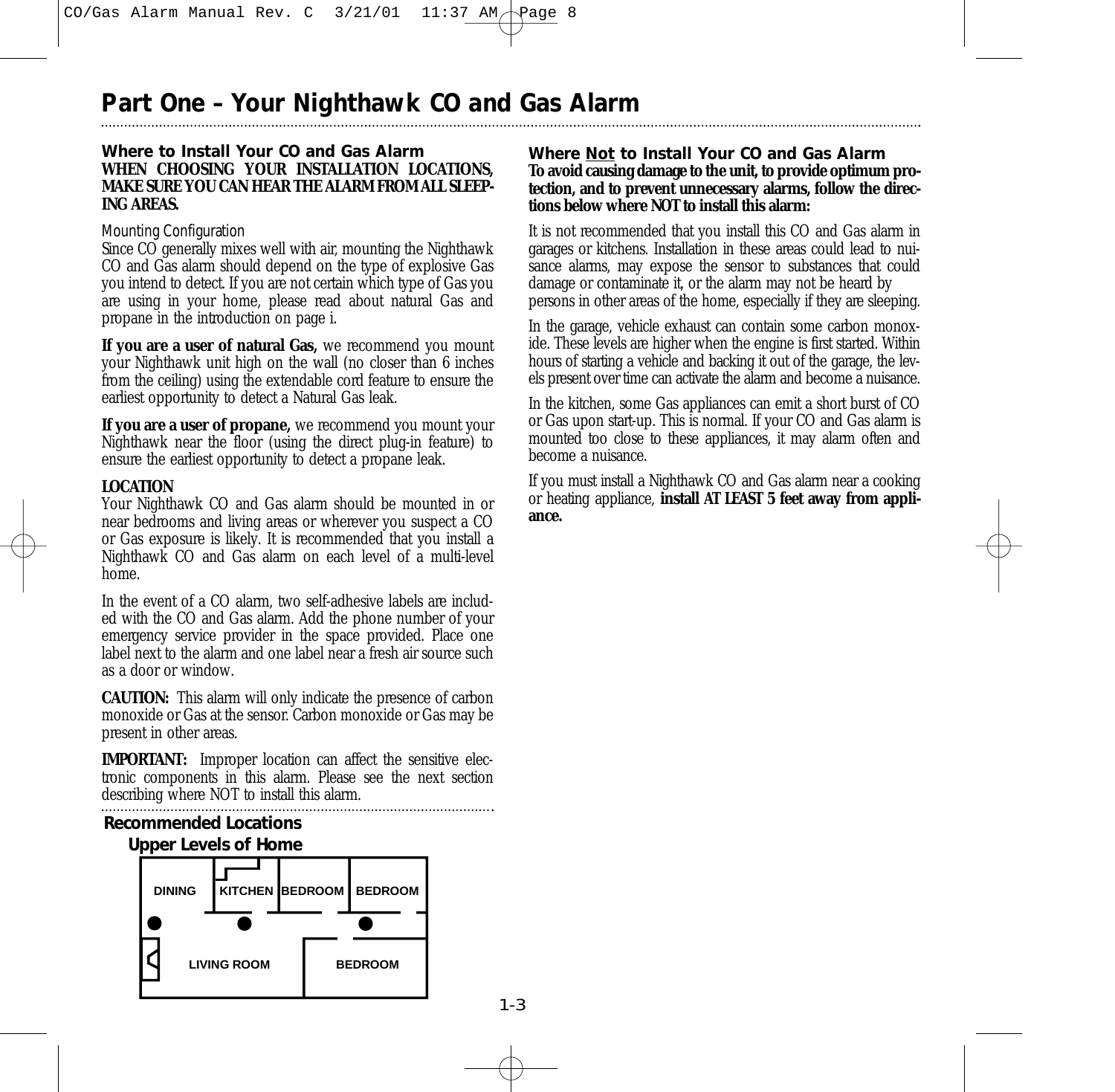Do not install in excessively dusty, dirty or greasy areas such as kitchens, garages and furnace rooms. Dust grease or household chemicals can contaminate or coat the alarm's sensors, causing the alarm not to operate properly.

Do not obstruct the vents located at the top and bottom of the alarm. Place the alarm where drapes, furniture or other objects do not block the flow of air to the vents.

Do not install in dead air spaces, such as peaks of vaulted ceilings or gabled roofs, where carbon monoxide or Gas may not reach the sensor in time to provide early warning.

Do not install in turbulent air from ceiling fans. Do not install near doors and windows that open to the outside, near fresh air vents, or anywhere that is drafty. Rapid air circulation from fans or fresh air from outside may cause the sensors to display an inaccurate readings.

Do not install this alarm in a switch- or dimmer-controlled outlet.

Do not install in areas where the temperature is colder than 40˚F  $(4.4°C)$  or hotter than 100°F (37.8°C). These areas include unconditioned crawl spaces, attics, porches and garages. Extreme temperatures will affect the sensitivity of the alarm.

Do not install this unit near deep cell large batteries. Large batteries have emissions that can cause the alarm to perform at less than optimum performance.

Avoid the following:

- Excessive spillage or reverse venting of fuel burning appliances caused by outdoor ambient conditions, such as: 1) Wind direction and/or velocity, including high gusts of wind. Heavy air in the vent pipes (cold/humid air with extended periods between cycles). 2) Negative pressure differential resulting from the use of exhaust fans. 3) Simultaneous operation of several fuel burning appliances competing for limited internal air. 4) Vent pipe connections vibrating loose from clothes dryers, furnaces or water heaters. 5) Obstructions in or unconventional vent pipe designs which can amplify the above situations.
- Extended operation of unvented fuel burning devices (range, oven, fireplace, etc.).
- Temperature inversions which can trap exhaust Gasses near the ground.
- Car idling in an open or closed attached garage, or near a home.

# **How to Install Your Alarm**

Your Nighthawk CO and Gas alarm with its removable adapter allows you to install the alarm as a wall mounted unit (for natural Gas detection and CO), a direct plug unit (for propane and CO), or as a table top unit.

**To install the battery,** open the back door and snap battery connector onto battery. You will hear the alarm sound briefly to

indicate the unit is receiving power. Place battery into battery compartment and replace back door. 

# **Direct Plug Alarm**

First, refer to "Where to Install Your CO and Gas alarm" on page 1-3 for general guidelines as to where to locate your CO and Gas alarm. In its "as shipped" configuration, your Nighthawk CO and Gas alarm is ready to be plugged directly into a close to the floor wall socket. This is the recommended configuration for detecting CO and propane.



**Back of unit when used as direct plug for CO and propane detection.**

### **To install:**

1. Choose a standard 120V outlet to plug alarm into.

2. Pull slide support out approximately .25" until slide snaps in place (this will help support unit in wall outlet).

3. Simply plug in.

# **If outlet is mounted horizontally (sideways):**

If you are going to use your alarm as a direct plug and you are going to plug in to an outlet that is mounted horizontally (sideways), you will need to rotate the adapter 90˚. This simple process is outlined below.

### **To rotate adapter:**

1. With back of unit facing you (with adapter at top), place your thumbs on thumb grips.

2. With your thumbs, push down in the direction of the arrows on the thumb grips and slide back door off.

3. Next, place your thumbs on the adapter thumb releases.



**Back of unit when used as direct plug for sideways outlet**

4. Spread adapter thumb releases out and

carefully turn alarm over. This will allow adapter to slide out.

5. Rotate the adapter 90˚ to the right (clockwise), and snap firmly back into place.

6. Carefully replace back door by making sure "latches" on all four corners of door are lined up, then firmly press into place. 7. Now simply plug in to outlet.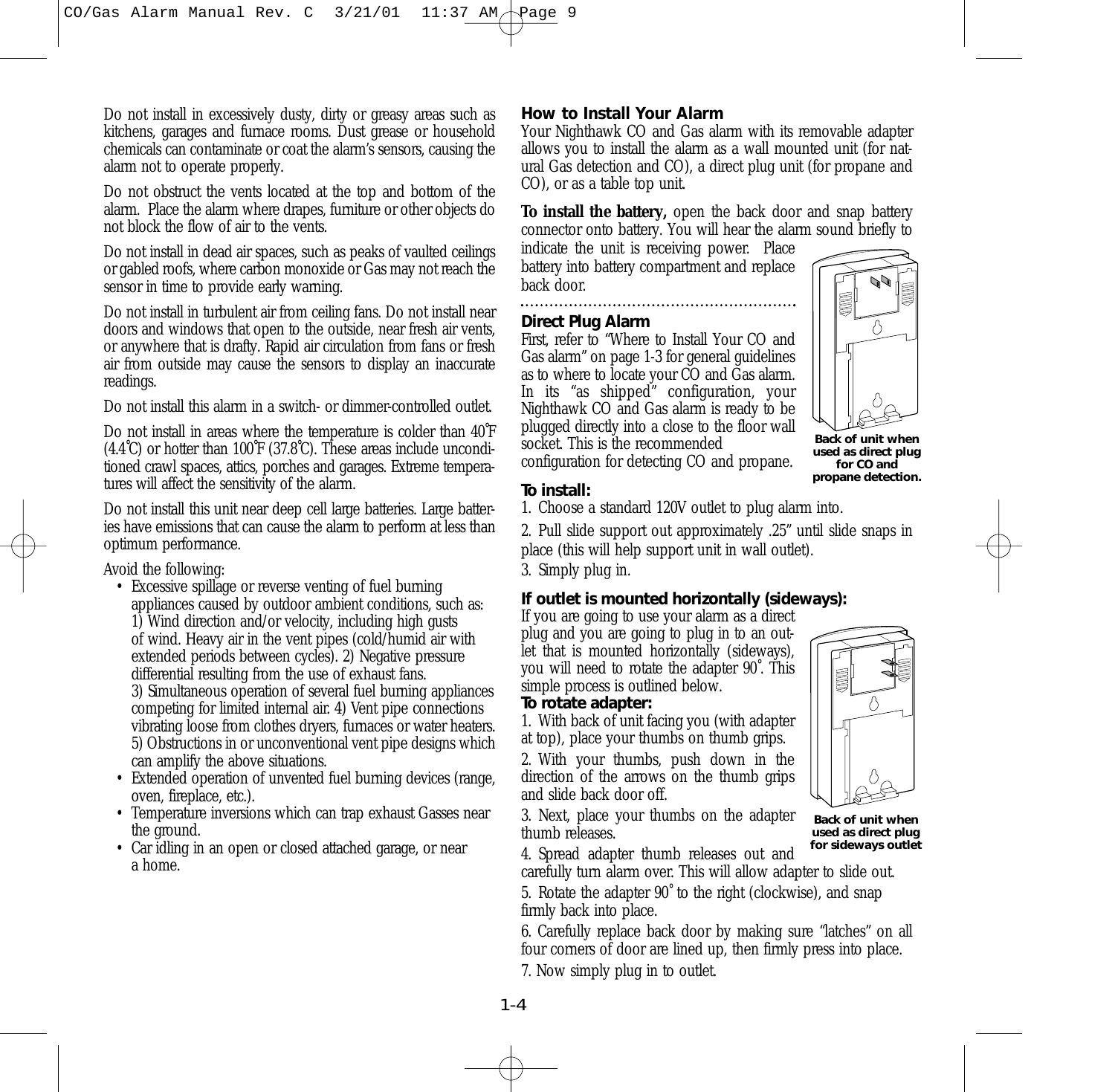#### **Wall Mounted Alarm**

First, refer to "Where to Install Your CO and Gas alarm" on page 1-3 for general guidelines as to where to locate your CO and Gas alarm.

*Installation tips for power cord models:* The power cord option provides more flexibility in mounting locations and allows the alarm to be easily installed at eye level.

**Note:** If you mount the alarm high on a wall, make sure it is **at least 6" from the ceiling**. Any higher than this, it will be in "dead air space" and carbon monoxide or natural Gas may not reach the sensors.

**Back of unit when used as a wall mount for natural gas and CO detection**

D.

Δ

**Note:** Do not cover the alarm with a curtain.

For a wall-mount, you will need to pull out the removable adapter and power cord. This simple process as outlined below.

#### **To install:**

1. Follow steps 1 - 4 in the previous column under "To Rotate Adapter."

2. With adapter out, pull out power cord and unwrap it.

3. With cord extended, press last few inches into cord recess. Gently pull cord at bottom of cord recess until cord becomes taught and lays flat in cord recess.

4. Carefully replace back door by making sure "latches" on all four corners of door are lined up, then firmly press into place.



5. Insert the screws provided until head is approx. 1/8" from wall (If mounting in plaster board or drywall, drill 3/16 hole and use plastic anchor provided). Use mounting guide template in back of user's guide to locate holes.

6. Hook the Nighthawk CO and Gas alarm unit over the screw onto keyhole in back of unit.

7. Plug cord into electrical outlet.

# **Table Top Alarm**

You can also use your Nighthawk CO and Gas alarm as a table top unit. Simply follow the above steps for removing adapter, then instead of mounting to a wall, simply pull out slide support and stand on table, bedside stand, chest of drawers, etc. (refer to diagram on page 1-1).

## **Normal Operating Characteristics**

*When you first power up the unit,* the alarm will sound briefly to let you know the unit is receiving power and that the alarm circuit is functioning.

You should see three eights **CHH** on the digital display, indicating the alarm is in the start-up mode. The three eights will remain for

approximately 20 seconds. You should see a blinking red dot to the lower right of the digital display. The blinking dot shows that the alarm is operating.



Within 20 seconds, your CO alarm will start monitoring for CO. Within 2 minutes your

alarm will start monitoring for Gas. **Note:** The number will probably be zero (0). This is a normal condition for most households and shows that no measurable amount of CO or Gas is being detected.

The alarm has begun monitoring the air for carbon monoxide and Gas and will continue to do so as long as it receives power.

#### *When the alarm is unplugged or loses power and you have a good 9V battery installed,* the alarm will automatically switch

to its battery backup mode and you will notice the following:

- After 4 minutes the digital display will show a blinking dot only – this helps conserve the battery's power.
- The digital display will show a number for CO or show "GAS" only if it senses carbon monoxide or Gas while in backup mode.
- If CO is detected while on battery backup, alarm pattern is 4 quick beeps – followed by 5 seconds of silence – followed by 4 quick beeps. After 4 minutes, this alarm pattern occurs only every 60 seconds.
- If Gas is detected while on battery backup, the unit will display Gas and alarm continuously. The alarm pattern for Gas is a 1/2 second alarm on, 1/2 second of silence -repeating. For the first four minutes after the unit goes into battery backup operation, the explosive gas sensor will operate as if on AC power.

However, after four minutes, to extened battery life, the unit will go into battery conserve mode and will only sample for explosive gas once every eight minutes. Explosive gas could be present during this 8-minute period without the unit going into alarm. If the alarm is on battery backup for an extended period of time, replace the battery to ensure maximum protecttion is provided. The battery will last only a couple hours in a Gas alarm condition.

Note: When AC power is restored, the alarm will automatically switch back to normal operating mode.

#### *When the alarm is unplugged or loses power and you have a low battery installed,* you will notice the following:

• A fading alarm will sound alerting you the unit has switched to its backup mode, but the 9V battery is low.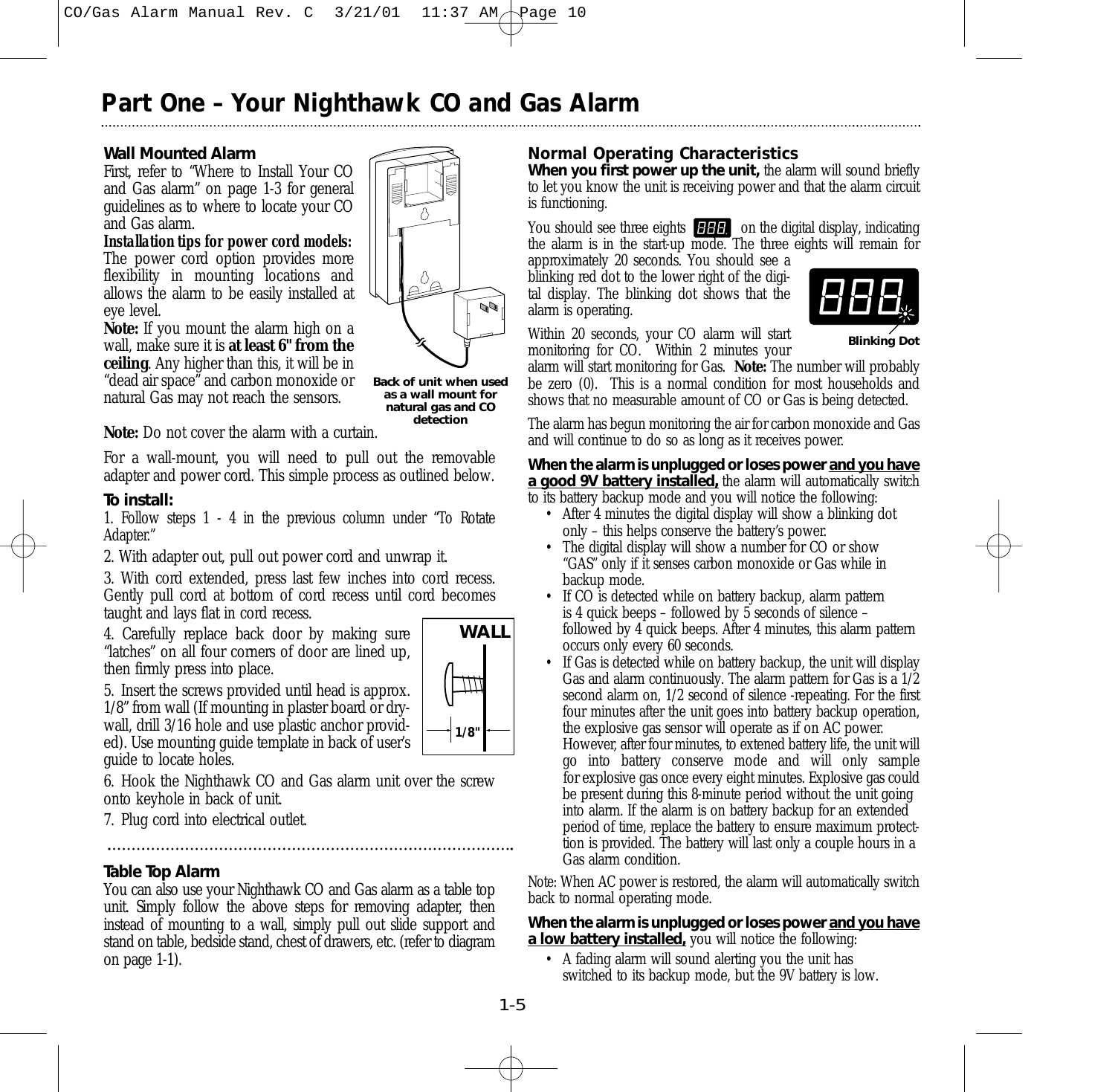- A blinking dot will be displayed and the sounder will chirp every 15 seconds.
	- The display will alternate between "Lb." (low battery) and CO reading while chirping.

#### *When battery is depleted:*

- A blinking dot will be displayed and the sounder will chirp approximately every 30 seconds.
- Pressing the test button will result in a chirp approximately every one second. The alarm **will not** detect CO or gas if battery is depleted. Replace battery.

### *Constant exposures to high or low humidity may reduce battery life.*

*We recommend you replace your 9V battery at least every six months.*

#### **How to Test Your Alarm**

There are two aspects of the alarm's operation that can be tested: the electronics and the sensors response. Instructions on testing each are outlined below and on the next page.

### **Testing the Electronics**

You should test the alarm once a month, following the directions listed below. If at any time you test the alarm and it does not perform as described below, have it replaced immediately. Turn to page 1-6 "How to know if your alarm is malfunctioning" for a description of the characteristics of a malfunctioning alarm and what you should do if a malfunction occurs.

Observe the alarm weekly to make sure the red dot is blinking, indicating normal operation.

If the dot is not blinking, unplug the alarm for three minutes, then plug in again. This



will clear the alarm for restart. If the dot does

**Blinking Dot**

not resume blinking, your alarm may be malfunctioning.

*To test the alarm,* press the Test/Reset button. If the unit is operating properly, you should notice the following:

• The display shows three eights **FHF**, then shows the word "GAS" in the display while the unit is sounding 3 half second beeps. Then, the display shows a number (usu ally around 200). You should then hear 4 quick beeps – followed by 5 seconds of silence – followed by 4 quick beeps repeating until reset stops. The unit will then show the three eights for several seconds. It will then return to monitoring for carbon monoxide and Gas.

Familiarize yourself and household members with the alarm pattern described above for a Gas event and a CO event. While on AC power, in the event of a CO or Gas incident, the appropriate pattern will continue to repeat as long as CO or Gas is present.

# **How to Test Your Alarm (continued)**

**NOTE:** Pressing the Test/Reset button tests the functions of the alarm's internal components, circuitry and micro-computer. **YOU DO NOT NEED TO PRESS THE TEST BUTTON TO TAKE A CO OR GAS READING.** CO readings or the presence of Gas are automatically shown on the alarm's digital display. If the alarm shows zero  $(0)$ , then no measurable amount of  $CO$  or Gas has been sensed by the alarm within the past 15 seconds.

#### **Testing the sensor response**

While it is not required, on occasion you may wish to observe and become familiar with your alarm's response in the actual presence of carbon monoxide or Gas. The best and safest way to do this is with either a cigarette or an incense stick. To perform this test you will need: your alarm, a butane lighter, an ashtray, and either a cigarette or an incense stick.

**CAUTION:** Please refer to the "Frequently Asked Questions" section for warnings on how NOT to test the sensor response.

**WARNING:** This test should be done by adults only. Children should be warned never to light matches or butane lighters. Please use caution when performing the test described below. Avoid burns from flame or hot materials. Avoid inhaling excessive smoke from the cigarette or incense stick. Extinguish all flames and properly discard all hot materials.

#### **CARBON MONOXIDE TESTING**

**Step 1.** With a match or a lighter, light a single cigarette or incense stick. Extinguish the match or lighter. Make sure an ashtray is available to discard ashes, matches and the burned cigarette or incense stick.

**Step 2.** Hold the smoldering cigarette or incense stick 2-3 inches directly *below* the bottom air vents of the CO and Gas alarm, making sure the stream of smoke rises into the vents.

**Step 3.** Continue holding the cigarette or incense stick directly below the alarm for  $3 - 5$  minutes or until you see a reading on the display. Note: Do not hold the cigarette or incense stick closer than one inch to the alarm as smoke *will* cause a yellow stain to develop on the alarm's outer case.

**Step 4.** Your unit will probably not alarm during this test. If it does, you can silence it by pressing Test/Reset button and removing the source of CO.

**Step 5**. Extinguish the cigarette or incense stick by pressing the smoldering tip into the ashtray.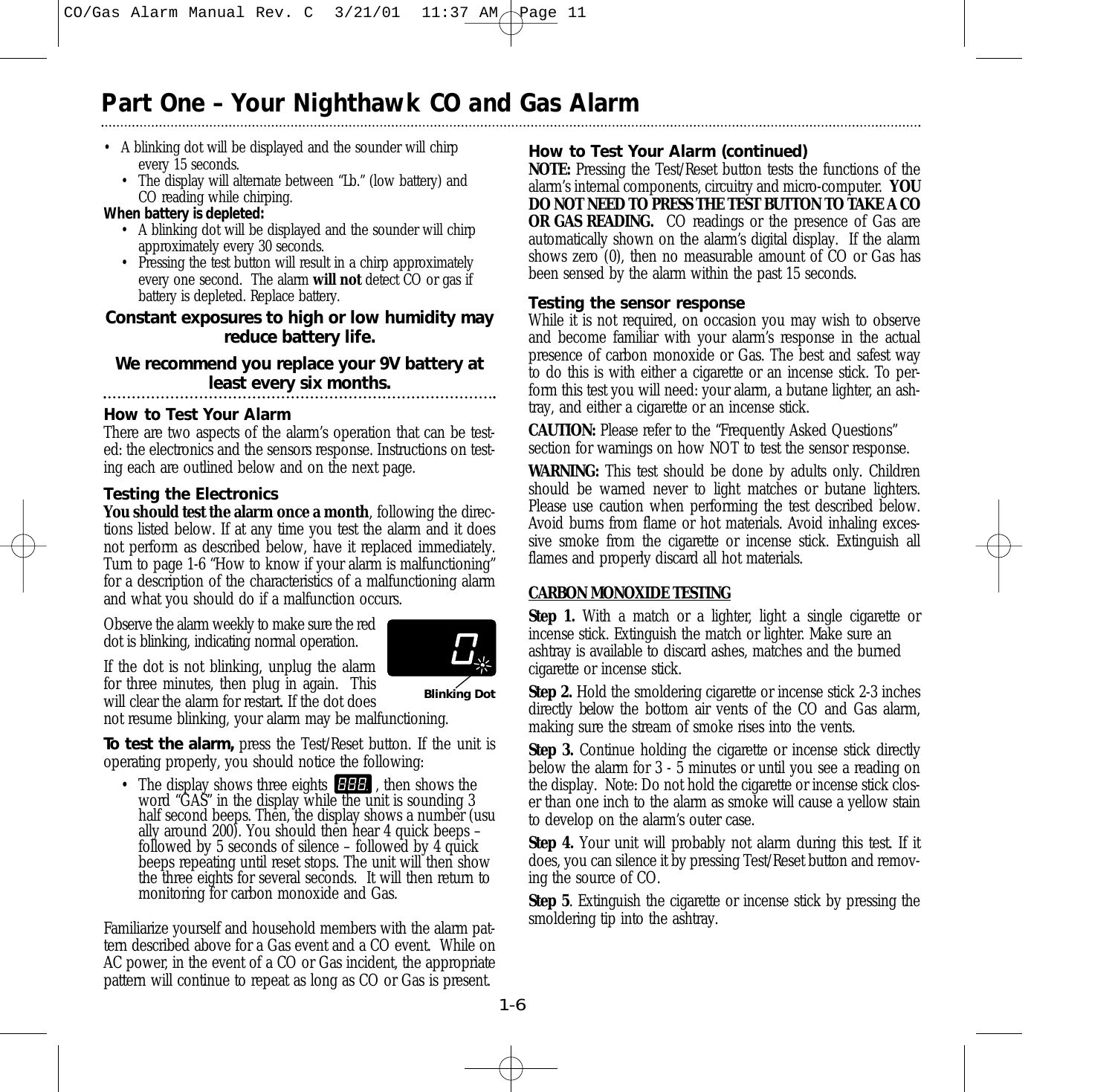### **GAS TESTING**

**Step 1.** With a butane lighter, press the button of the lighter without activating the flint. Ensure no heat source or spark is present near you when performing this test.

**Step 2.** While holding the button of the lighter down, insert the orafice of the lighter into the vents on the front of the unit. Hold for 30-60 seconds or until alarm activates.

**Step 3.** After the alarm condition is achieved, remove the lighter and gently blow in the same area to remove the gas.

### **How to Know If Your Alarm is Malfunctioning**

Your alarm performs an internal self-diagnosis every 15 seconds to make sure that it is functioning properly. The alarm is designed to alert you in the unusual event of a malfunction.

#### **If the alarm malfunctions.**

In the rare event that your alarm malfunctions, it will alert you with one of these signal groups (depending upon the type of malfunction that occurs):

#### **Malfunction Signal Group 1 - Component Failure**

- An intermittent "chirping" alarm will sound every 30 secs., and
- An "Err" message will appear on the digital display

# **OR,**

#### **Malfunction Signal Group 2 - Microprocessor Failure**

- The alarm will sound continuously, and
- The digital display will be blank, and
- The alarm cannot be shut off by pushing "Test/Reset" button

Unplug the alarm immediately and return for warranty exchange (see "Warranty" on back page).

### **Low Battery Warning**

If the 9V battery is missing, or if the battery's power is low, an "Lb" message will display which blink's alternately with the current CO reading or "GAS" every second. If this happens, you need to replace the battery. Refer to page 1-5 for more on low battery warnings.

#### **What to do if you're not sure...**

PLEASE familiarize yourself with the malfunction alert, and do not confuse these signals with an alarm. After reading the information above, if you are still unsure whether your alarm is operating properly, call the KIDDE Safety toll-free consumer hotline at 800-880- 6788 to do a quick diagnostic check of the alarm over the phone. The customer service representative will be able to assist you and answer your questions.

If your alarm sounder is beeping, and you are not sure if it is a CO and Gas alarm or a malfunction alert, reset the alarm, open windows for ventilation, extinguish all open flames, do not activate any electrical switch and evacuate the premises immediately. Then call the KIDDE Safety toll-free consumer hotline at 800-880-6788 for assistance.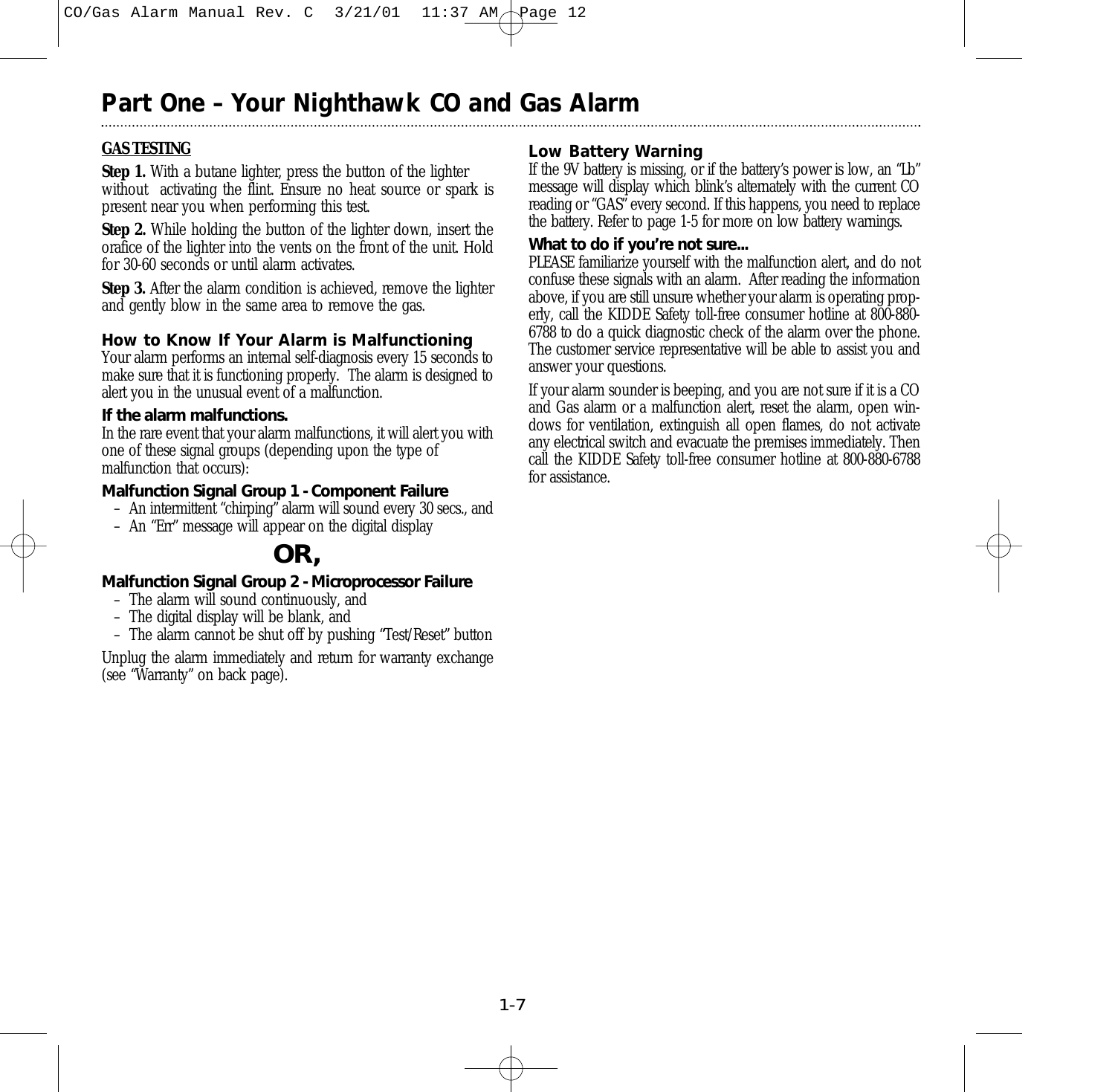#### **How to Know If Your Alarm is Malfunctioning (continued)**

Never ignore an alarm. A true alarm is an indication of potentially dangerous levels of carbon monoxide or Gas.

### **How to Care for Your Alarm**

To keep your alarm in good working order, you must follow these simple steps:

## **WHAT YOU SHOULD DO:**

- Test the alarm once a month by pressing the Test/Reset button (see page 1-5,6).
- Vacuum the alarm cover once a month to remove accumulated dust. Use the soft brush attachment of your vacuum cleaner, and unplug the alarm from the electrical outlet before vacuuming.
- Instruct children never to touch, unplug or otherwise interfere with the alarm.

## **WHAT YOU SHOULD NOT DO:**

- Never use detergents or solvents to clean the alarm. Chemicals can permanently damage or temporarily contaminate the sensor.
- Avoid spraying air fresheners, hair spray, paint or other aerosols near the alarm.
- Do not paint the alarm. Paint will seal the vents and interfere with proper sensor operation.
- Do not mount the alarm directly above or near a diaper pail, as high amounts of methane Gas can cause a Gas alarm.

**Note:** If you will be staining or stripping wood floors or furniture, painting, wall-papering, or using aerosols or adhesives for a do-ityourself project or hobby, **before you begin: Remove the alarm to a remote location to prevent possible damage to or contamination of the sensor.** You may wish to unplug the alarm and store in a plastic bag during the project.

The following is a list of substances that at high levels can affect the sensor and cause an alarm.

**Methane, propane, iso-butane, ethylene, ethanol, alcohol, carbon monoxide, iso-propanol, benzene, toluene, ethyl acetate, hydrogen, hydrogen sulfide, sulfur dioxides.** 

Also most **aerosol sprays, alcohol based products, paints, thinners, solvents, adhesives, hair sprays, aftershaves, perfumes, auto exhaust** (cold start) and some cleaning agents.

#### **The Peak Level Memory Button**

Although the peak level feature will display levels below 30 PPM of CO, these levels will not result in an alarm no matter how long the device is exposed to these levels.

The peak level feature is helpful in identifying low level CO occurrences below 30 PPM. Although the unit will not automatically display levels below 30 PPM, it will detect and store these readings in memory. By pressing the peak level button, concentration levels as low as 11 and up to 999 PPM will be displayed. Gas events will not be displayed when pressing the peak level memory button.

Concentrations of CO between 0 and 30 PPM can often occur in normal, everyday conditions. Concentrations of CO below 30 PPM may be an indication of a transient condition that may appear today and never reappear. Just a few examples of conditions and/or sources that may cause low level readings are heavy automobile traffic, a running vehicle in an attached garage, an appliance that emits CO when starting up, a fire in a fireplace or charcoal in a nearby barbecue. A temperature inversion can trap CO generated by traffic and other fuel burning appliances causing low level readings of CO.

Normally, the digital display will read "0" and under certain conditions you may notice levels of 30 or more for short periods of time, by using the Peak level memory feature on the Nighthawk alarm you can view concentrations of CO between 11 and 30 PPM. Use the low-level concentrations shown in memory as a tool in identifying the source of the CO. It may be helpful to purchase additional Nighthawk alarms to place in different locations throughout your house to isolate the CO source. Monitor the CO concentrations shown in the peak level memory to see if readings occur in certain areas at certain times of the day, or near a particular appliance.

Once the source is located, correcting the problem may be as easy as opening a window, venting an appliance, backing a car out of the garage a safe distance from living quarters, closing the garage door, and letting the car warm up outside. It could be possible that a weather condition caused the low-level reading and the condition may or may not happen again.

Some CO conditions may start out as low level leaks but could develop into CO concentrations that could become harmful. If this happens, the CO and Gas alarm will detect the dangerous level and alarm, notifying you and others of the conditions. DO NOT ignore high concentration readings above 30 PPM or a CO and Gas alarming device that is in alarm. Refer to page 4-1 for more details.

CO concentrations displayed below 30 PPM in memory are for reference only and the accuracy of the concentration shown may not be as accurate as noted on page 5-1.

#### **To Reset the Peak Level Memory…**

**Step 1.** Press the peak level button.

**Step 2.** With the peak level button still pressed, press the test/reset button for two seconds and release.

The number on the display will turn to "0". The memory has now been cleared and the alarm will begin monitoring for CO and Gas within a few minutes.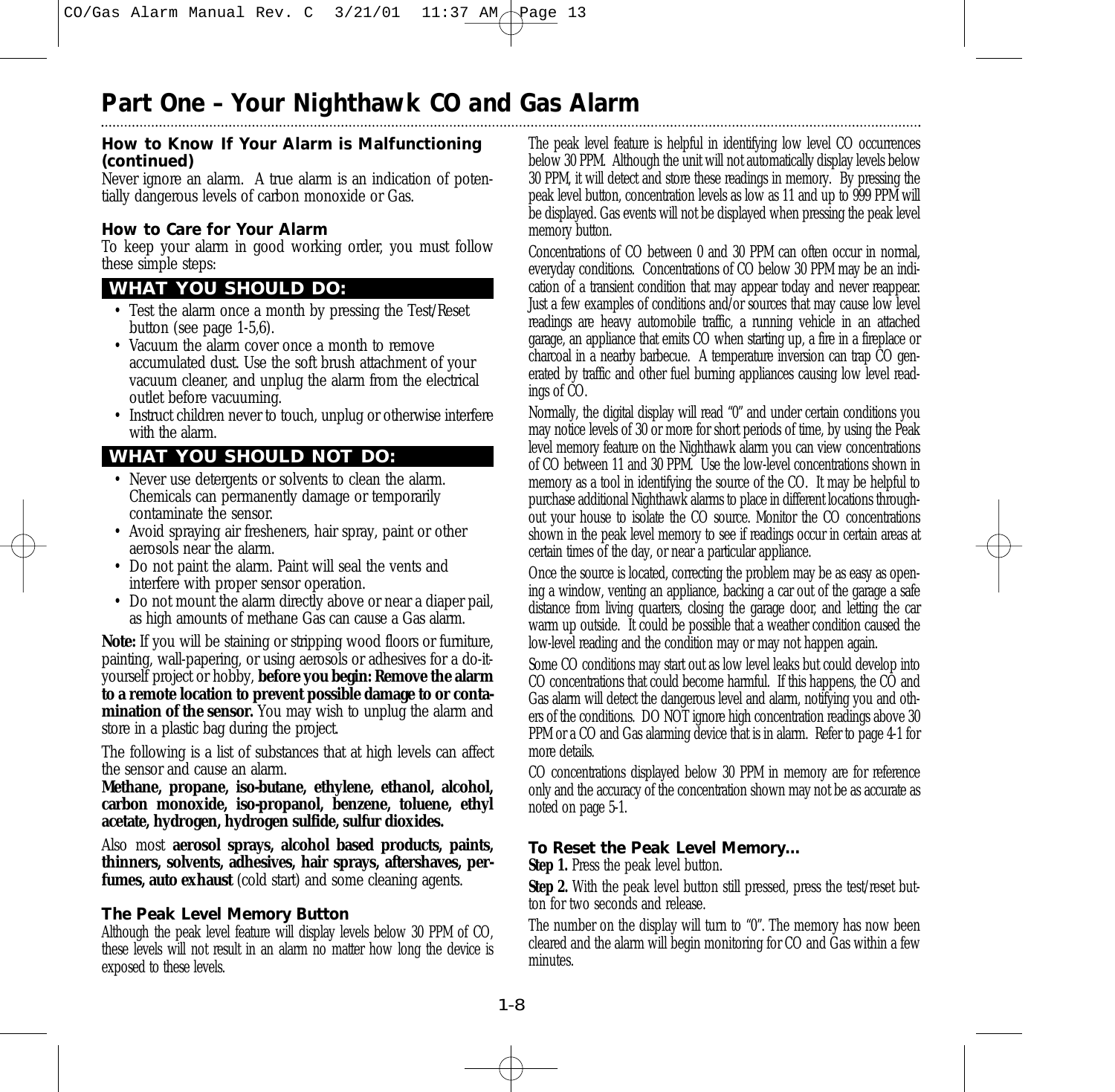# **Part Two – Carbon Monoxide and Gas**

## **What is Carbon Monoxide?**

Carbon monoxide (CO) is an odorless, colorless, poisonous Gas created when any fuel is burned – Gasoline, propane, natural Gas, oil, wood, coal, and even tobacco. When combustion air is limited, more CO is produced. Serious problems can develop when combustion by-products are not properly vented outside the house.

You've probably heard about carbon monoxide poisoning in the news recently. It's a problem receiving more attention because groups like the American Lung Association and the Consumer Product Safety Commission have made it a priority to warn the public about the dangers of this deadly household poison.

### **What is Natural Gas?**

Natural Gas is typically supplied through a main utility line connected to your home. If you do not live in a rural area you are likely to be a user of natural Gas. It is the dominant energy used for home heating with about 55 percent of American homes using Gas. Natural Gas is a fossil fuel comprised almost entirely of Methane. Methane is much lighter than air and will rise rapidly in air. If you are a user of natural Gas, we recommend you mount your Nighthawk unit 12 inches away from the ceiling (using retractable cord feature) to ensure the earliest opportunity to detect a leak.

## **What is Propane?**

Propane is typically supplied to homes via delivery truck in liquid form and stored near the home in propane tanks. Propane is used by homes in rural areas that do not have natural Gas service. Since propane is the most commonly used *liquefied petroleum Gas (LPG),* "propane" and LP-Gas are often used synonymously. Unlike natural Gas, propane is much heavier than air and will collect at lower levels. If you are a user of propane, we recommend you mount your Nighthawk near the floor (using the direct plug-in feature) to ensure the earliest opportunity to detect a leak.

#### **What are the Effects of CO Exposure?**

When you breathe carbon monoxide, it enters your bloodstream through your lungs and attaches to red blood cells. These red blood cells, called hemoglobin, carry oxygen throughout your body. Carbon monoxide molecules attach to the red blood cells 200 times faster than oxygen, preventing the flow of oxygen to your heart, brain and vital organs. As carbon monoxide accumulates in your bloodstream, your body becomes starved for oxygen. The amount of carbon monoxide in a person's body can be measured by a simple blood test, called a "carboxyhemoglobin level" test .

The early symptoms of carbon monoxide poisoning are often mistaken for the flu – headache, dizziness, weakness, nausea, vomiting, sleepiness, and confusion.

Breathing very high concentrations of carbon monoxide can be lethal in minutes. Breathing low concentrations over time is dangerous, too.

Long term exposure to low levels could cause permanent heart and brain damage.

### **Could Your Family be at Risk for CO Poisoning?**

Carbon monoxide is the number one cause of poisoning deaths in the United States. According to the Mayo Clinic, at least 10,000 Americans are affected by CO poisoning each year.

While anyone is susceptible, experts agree that unborn babies, small children, senior citizens and people with heart or respiratory problems are especially vulnerable to CO and are at the greatest risk for death or serious injury.

#### **Where Does CO Come From?**

Inside your home, appliances used for heating and cooking are the most likely sources of carbon monoxide. Vehicles running in attached garages can also produce dangerous levels of carbon monoxide.

A by-product of combustion, carbon monoxide can be a potential problem from a number of common sources – automobiles, furnaces, water heaters, fireplaces, wood stoves, charcoal grills, Gas ranges, space heaters and portable generators.

When these appliances are in good working condition with proper ventilation, lethal carbon monoxide Gas is vented outdoors where it quickly disperses. But even the slightest malfunction or misuse of any of these sources can lead to a build-up of carbon monoxide in your home that can become deadly before you'd even know it's there.

And you don't have to have ancient appliances to have a problem. Today's more energy-efficient, airtight home designs can trap CO-polluted air inside where it can quickly build to lethal levels.

#### **What Can You do to Protect Your Family?**

To be safe, know the possible sources of CO in your home. Keep fuel-burning appliances and their chimneys and vents in good working condition. Learn the early symptoms of exposure, and if you suspect carbon monoxide poisoning, move outside to fresh air and get emergency help. A blood test can confirm that CO caused the problem.

Your first line of defense is an annual inspection and regular maintenance of your appliances. Contact a licensed contractor or call your local utility company for assistance.

But remember, problems can begin after an inspection is over, like a crack in a furnace heat exchanger, or a leak in a water heater vent or a bird's nest blocking a flue. Other sources are nearly impossible to detect: even a change in the air pressure

outside can turn a normally safe situation deadly. That's why you need the 24-hour protection provided by a CO and Gas alarm.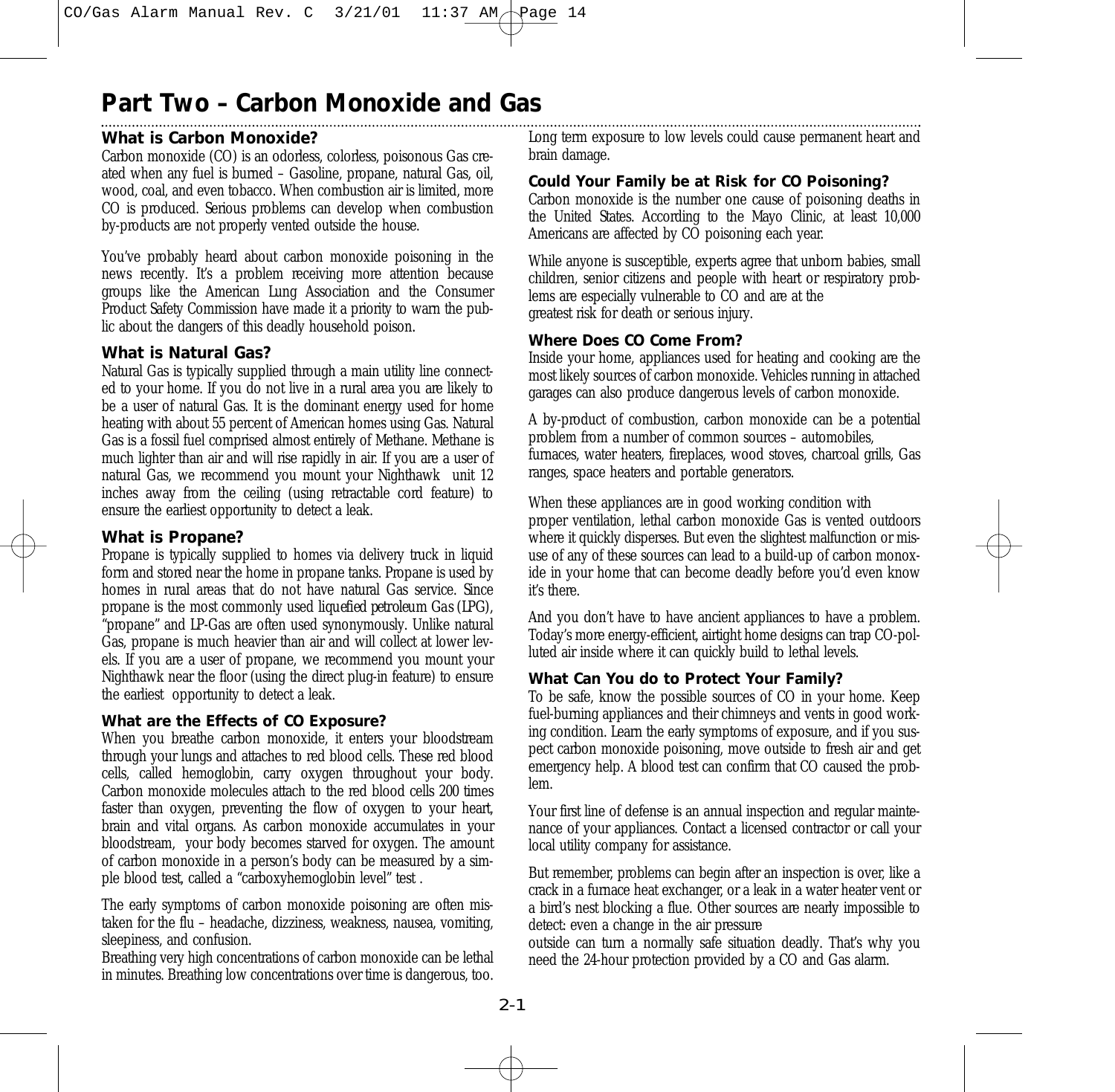## **Home Safety Tips**

## **What You Can Do...**

- Buy only appliances approved by a nationally recognized testing laboratory.
- Choose fuel-burning appliances that can be vented to the outdoors, whenever possible.
- Make sure appliances are installed according to manufacturer's instructions and local building codes. Most appliances should be installed by professionals and should be inspected by the proper authority after installation.
- Have the heating system, vents, chimney and flue inspected and cleaned by a qualified technician every year.
- Follow manufacturer's directions for safe operation of all fuel-burning appliances.
- Examine vents and chimneys regularly for improper connections, visible rust or stains.
- Open a window when a fireplace or wood-burning stove is in use, and provide adequate outdoor air for furnace and water heater.
- Notice problems that could indicate improper appliance operation:
	- Decreasing hot water supply
	- Furnace unable to heat house or runs constantly
	- Sooting, especially on appliances
	- Unfamiliar or burning odor
	- Yellow or orange flame
- Be aware of the symptoms of carbon monoxide poisoning: – headaches, dizziness, weakness, sleepiness, nausea,
	- vomiting, confusion and disorientation.
- Recognize that CO poisoning may be the cause when family members suffer from flu-like symptoms that don't disappear but improve when they leave home for extended periods of time.

### **What You Should Not Do...**

- Never burn charcoal inside a home, garage, cabin, RV or camper.
- Never install, service, or convert fuel-burning appliances from one type to another without proper knowledge, skills and tools.
- Never use a Gas range, oven, or clothes dryer for heating.
- Never operate unvented Gas-burning appliances, such as kerosene or natural Gas space heaters, in a closed room.
- Never operate Gasoline-powered engines (like vehicles, motorcycles, lawn mowers, yard equipment or power tools) in confined areas such as garages or basements, **even if** an outside door or window is open.
- Never ignore a safety device when it shuts off an appliance.
- Never ignore a CO alarm or Gas alarm.

### **Be Aware of the Warning Signs of Carbon Monoxide: Clues You Can See...**

- Streaks of carbon or soot around the service door of your fuel-burning appliances.
- A yellow or orange flame may indicate a problem with natural Gas appliances.
- Excessive rusting on flue pipes or appliance jackets.
- Loose or missing furnace panel.
- Moisture collecting on the windows and walls of furnace rooms.
- Loose or disconnected vent/chimney, fireplace or appliance.
- Small amounts of water leaking from the base of the chimney, vent or flue pipe.
- Rust on the portion of the vent pipe visible from outside your home.
- The absence of a draft in your chimney (indicating blockage).
- Fallen soot from the fireplace chimney.
- Loose, damaged or discolored bricks on your chimney.

## **Clues You Cannot See...**

- Internal appliance damage or malfunctioning components
- Improper burner adjustment
- Hidden blockage or damage in chimneys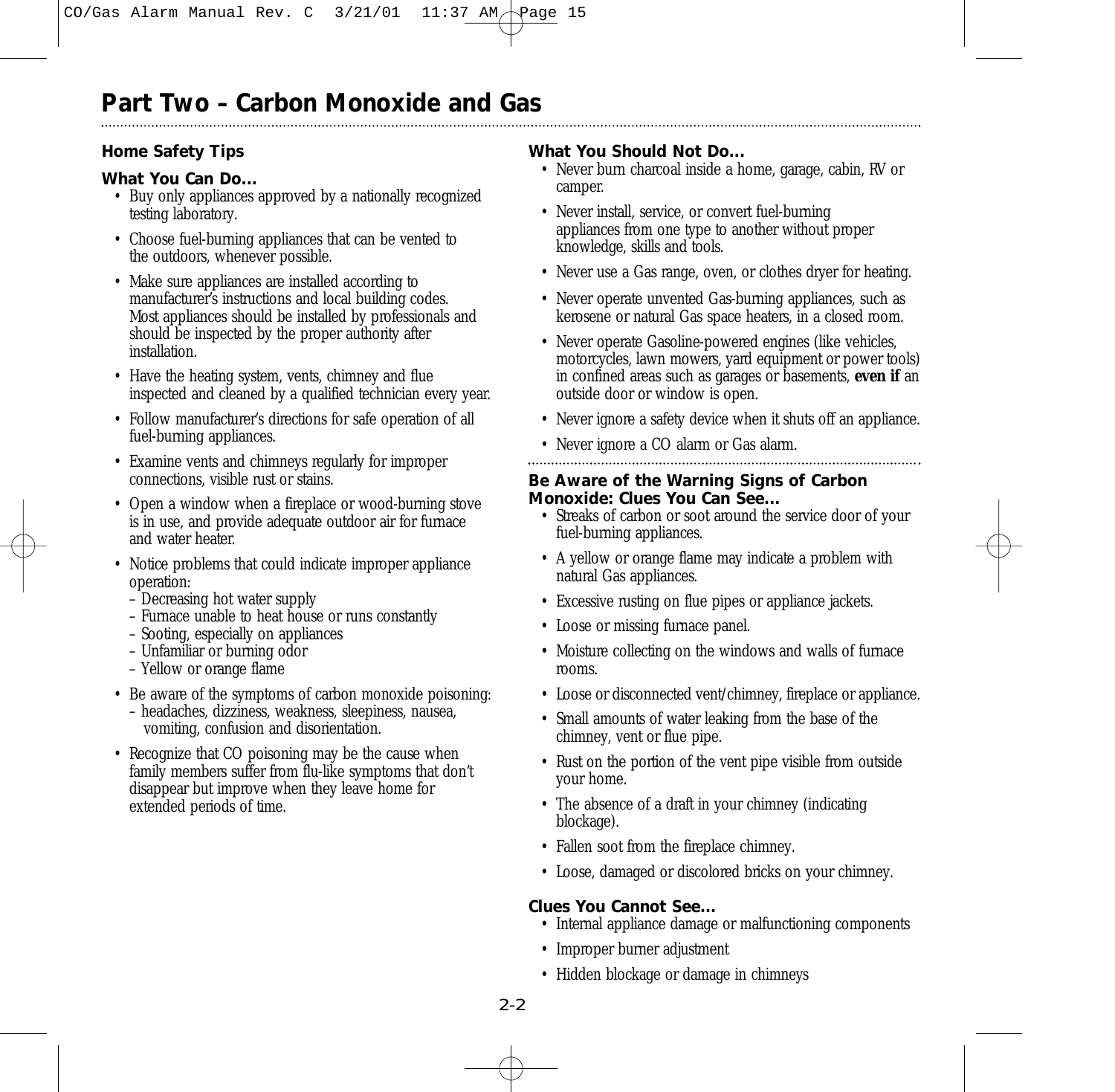# **Part Three – What You Should Know Before the Alarm Sounds**

#### **Learn the difference between dangerous levels, high levels, mid levels and low levels for an average healthy adult:**

*Dangerous levels,* **when someone is experiencing symptoms of CO poisoning and CO readings are** *generally* **above 100 ppm.** Anytime someone is experiencing the symptoms of carbon monoxide poisoning this should be treated as an EMERGENCY. Follow the instructions on page 4-1.

*High levels,* **generally above 100 ppm, with no one experiencing symptoms.** This should be treated as an URGENT situation. Follow the instructions on page 4-1.

*Mid levels,* **generally between 50 ppm to 100 ppm.** This should be cause for CONCERN and should not be ignored or dismissed. Follow the instructions on page 4-1.

*Low levels,* **generally below 50 ppm.** This indicates a need to watch the situation closely to see if it resolves itself or worsens. Follow the instructions on page 4-2.

#### **Determine if anyone in the household is at high risk for CO poisoning:**

Many cases of reported carbon monoxide poisoning indicate that while victims are aware they are not well, they become so disoriented they are unable to save themselves by either exiting the building or calling for assistance.

You should **take extra precautions to protect high risk persons** from CO exposure because they may experience ill effects from carbon monoxide at levels that would not ordinarily affect a healthy adult. Are there any infants or small children in the home? Be sure to check them for signs of possible CO poisoning because they might have trouble explaining their symptoms. Infants and children are more susceptible to CO poisoning than a healthy adult.

Pregnant women should be aware that their unborn fetus could be harmed by exposure to carbon monoxide, even when the mother suffers no ill effect herself. Any pregnant woman who suspects she may have been exposed to carbon monoxide should immediately contact her physician.

Is there anyone in the household who is elderly, or who has anemia, heart disease or respiratory problems, emphysema or chronic bronchitis? These individuals are at higher risk for CO poisoning and for health problems from exposure to low levels of carbon monoxide.

If anyone in the household is at high risk for CO poisoning, we urge you to take extra precaution to prevent possible poisoning. You should consider a more sensitive alarm for your home safety. If the unit alarms or if CO readings are shown on the digital display, remove the at-risk person from the premises, if possible. Ventilate the area. The high-risk person(s) should not re-enter the residence until the source of the CO problem has been identified and corrected.

### **Understand the Effects of Carbon Monoxide Exposure:**

| Low Levels:<br>Generally 50 ppm and<br>below. | Concentration<br>of CO in Air<br>(ppm = parts per million) | Approximate Inhalation Time and Symptoms Developed                                                                          |  |  |
|-----------------------------------------------|------------------------------------------------------------|-----------------------------------------------------------------------------------------------------------------------------|--|--|
| Mid Levels:                                   | 50 ppm                                                     | The maximum allowable concentration for continuous exposure for healthy adults<br>in any 8-hour period, according to OSHA*. |  |  |
| Generally 50 ppm to<br>$100$ ppm.             | $200$ ppm                                                  | Slight headache, fatique, dizziness, nausea after 2-3 hours.                                                                |  |  |
| <b>High Levels:</b>                           | $400$ ppm                                                  | Frontal headaches within 1-2 hours, life threatening after 3 hours.                                                         |  |  |
| Generally 100 ppm and<br>above if no one is   | 800 ppm                                                    | Dizziness, nausea and convulsions within 45 minutes. Unconsciousness within<br>2 hours. Death within 2-3 hours.             |  |  |
| experiencing symptoms.                        | 1,600 ppm                                                  | Headache, dizziness and nausea within 20 minutes. Death within 1 hour.                                                      |  |  |
| Dangerous Levels:                             | 3,200 ppm                                                  | Headache, dizziness and nausea within 5-10 minutes. Death within 25-30 minutes.                                             |  |  |
| Generally 100 ppm and<br>above if someone is  | $6,400$ ppm                                                | Headache, dizziness and nausea within 1-2 minutes. Death within 10-15 minutes.                                              |  |  |
| experiencing symptoms.                        | 12,800 ppm                                                 | Death within 1-3 minutes.<br>* Occupational Safety and Health Administration                                                |  |  |

**Reminder:** This chart relates to the exposure of healthy adults. Read the info above for descriptions of those who are at higher risk.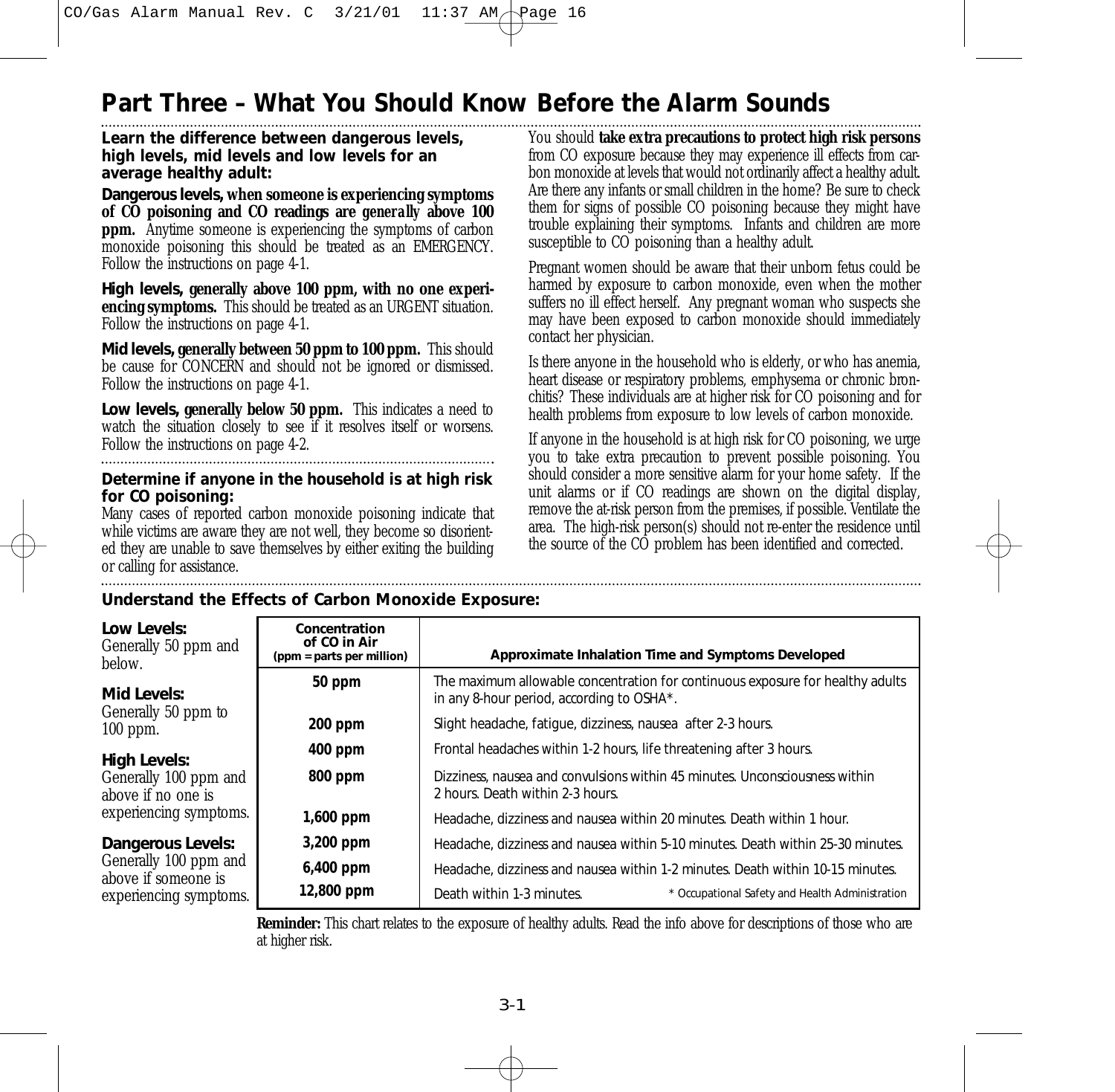# **Part Four – What to Do When the Alarm Sounds for Carbon Monoxide**

Determine if anyone in the household is experiencing symptoms of CO poisoning. Many cases of reported CO poisoning indicate that while victims are aware they are not well, they become so disoriented they are unable to save themselves by either exiting the building or calling for assistance. Also young children and household pets may be the first affected. The following symptoms are related to CARBON MONOXIDE POISONING and should be discussed with ALL members of the household:

| <b>Become</b><br>familiar with             | <b>Common Mild Exposure Symptoms:</b><br>Slight headache, nausea, vomiting, fatigue ("flu-like" symptoms).                             |  |  |
|--------------------------------------------|----------------------------------------------------------------------------------------------------------------------------------------|--|--|
| <i>these common</i><br>symptoms<br>from CO | <b>Common Medium Exposure Symptoms:</b><br>Throbbing headache, drowsiness, confusion, fast heart rate.                                 |  |  |
| poisoning.                                 | <b>Common Extreme Exposure Symptoms:</b><br>Convulsions, unconsciousness, heart and lung failure. It can cause brain damage and death. |  |  |
|                                            | If you experience even mild symptoms of CO poisoning, consult your doctor immediately!                                                 |  |  |
|                                            | <b>WARNING:</b>                                                                                                                        |  |  |



**WARNING:**<br> **CARNING:**<br> **CARDON MONOXIGE (CO) or explosive Gas which can KILL YOU. Actuation of your CO and Gas alarm indicates the presence of**

When the CO and Gas alarm senses a dangerous level of CO, the unit will emit a loud alarm pattern and display the concentration of CO in parts per million (PPM). The alarm pattern is 4 short beeps – followed by 5 seconds of silence – followed by 4 short beeps repeating. (Note: When the unit is disconnected from the 120V power supply and is on battery backup, the alarm pattern will continue for the first 4 minutes after detecting CO and then the cycle will repeat every one minute). Know how to respond to a CO or Gas emergency. Periodically review this user's guide and discuss with all members of your family.

# **If the alarm sounds for carbon monoxide:**

- **1) Operate test/reset button;**
- 

**2) Call your emergency services ( fire dept. or 911);** *PHONE NUMBER*

- **3) Immediately move to fresh air outdoors or by an open door/window. Do a head count to check that all persons are accounted for. Do not reenter the premises nor move away from the open door/window until the emergency services responders have arrived, the premises have been aired out, and your CO and Gas alarm remains in its normal condition.**
- **4) After following steps 1-3, if your alarm reactivates within a 24 hour period, repeat steps 1-3 and call a qualified technician to investigate for sources of CO from fuel burning equipment and appliances, and inspect for**

**proper operation of this equipment. If problems are identified during this inspection have the equipment serviced immediately.** 

| PHONE NUMBER |
|--------------|
|              |

**Note any combustion equipment not inspected by the technician and consult the manufacturer's instructions, or contact the manufacturer's directly, for more information about CO safety and this equipment. Make sure that motor vehicles are not, and have not been, operating in an attached garage or adjacent to the residence.**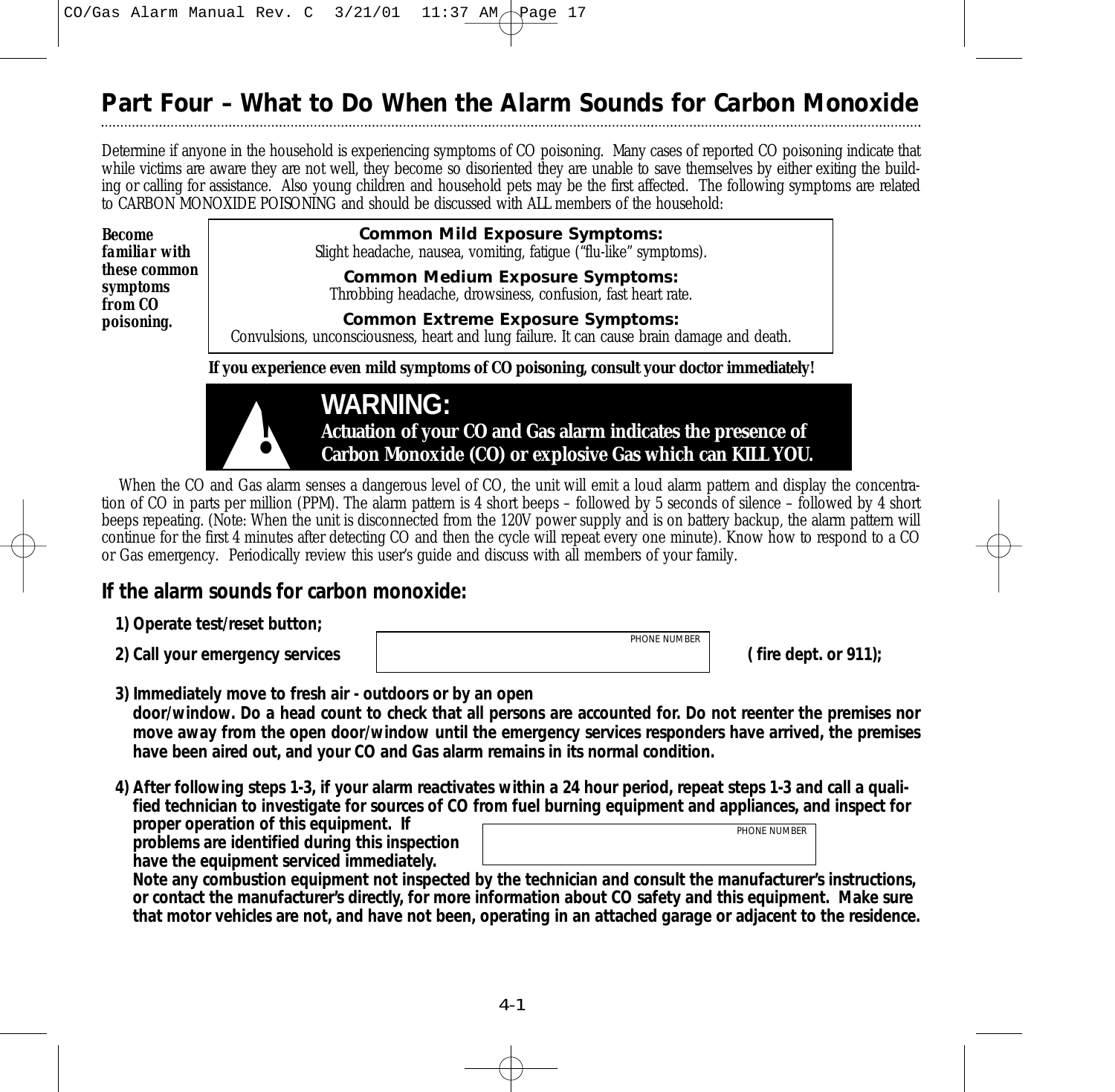# **Part Four – What to Do if the Alarm Sounds for Gas**

## **Treatment for CO Poisoning**

Any person who is suspected to have carbon monoxide poisoning should leave the potentially dangerous environment, get fresh air immediately and seek care from a physician. CO poisoning can be determined by a simple blood test, called a "carboxyhemoglobin" test. This test measures the amount of carbon monoxide in the bloodstream. For this test to be accurate, it must be done immediately after CO exposure. Acute CO poisoning is usually treated by breathing in oxygen. When CO poisoning is severe, (for example, when there is an altered state of consciousness), high pressure oxygen therapy in a special "hyperbaric chamber" may be used. A physician will make this determination and administer treatment if necessary.

# **What to DO if the Alarm Sounds for Gas**

**Activation of the Gas alarm indicates the presence of an explosive Gas, which can cause an explosion and/or fire. When the unit senses either natural Gas or propane, the display will show "GAS" and emit a loud alarm pattern. The alarm pattern for Gas is a 1/2 second beep followed by a 1/2 second of silence then repeating. Know how to respond to a CO or Gas emergency. If the unit alarms for Gas:**

- **1) Evacuate the premises.**
- **2) Do not activate any electrical switch or telephone.**
- **3) Contact your fire department**

#### **Calling a Qualified Technician to Find and Repair the Problem**

If you call a qualified service technician (such as a licensed heating contractor, utility service technician or fuel provider) to inspect your home for possible sources of CO or Gas leak. Do not restart these appliances until the problem is corrected. Request service for as soon as possible, like **TODAY**.

Please be aware that some service technicians may charge a fee to inspect your home, even if the source of CO or Gas is not found. You may wish to find out if you will be charged for the service and the amount of the fee before you request service. Some public utilities do not charge for inspection. Some service technicians do not charge if you purchased your appliance from them. To know for sure, you need to ask before the technician comes to your home. Repair work or replacement of appliances may be necessary to fix the problem that is creating the CO or Gas in your home. Remember, a CO and Gas alarm can only warn you of the presence of CO or Gas, it does not prevent CO or Gas from occurring, nor can it solve an existing CO or Gas problem.

Because you've provided ventilation by leaving your windows and doors open, the CO or Gas buildup may have dissipated by the time help responds. Although your problem may appear to be temporarily solved, it's crucial that the source of the problem is determined and appropriate repairs are made.

### **Sometimes it's Difficult to Find the Source of CO in a Home**

It can be difficult for responders to locate the source(s) of CO if:

- The house was ventilated before they arrived and the fresh air caused the CO to dissipate. The peak level function on your Nighthawk CO and Gas alarm helps the responders know how severe the problem was before they arrived.
- The CO problem was caused by a source that fluctuates on and off, sometimes creating CO and sometimes not. Such a situation makes it nearly impossible to pinpoint the source of CO in a short period of time.
- The cause of CO problem was backdrafting when air in a chimney or flue is sucked into the home instead of venting outside. The exact situation that created a negative air pressure inside the home (the cause of backdrafting) is difficult to recreate during an investigation for CO. Sometimes the CO problem disappears when a door or window is opened. Backdrafting may or may not happen again.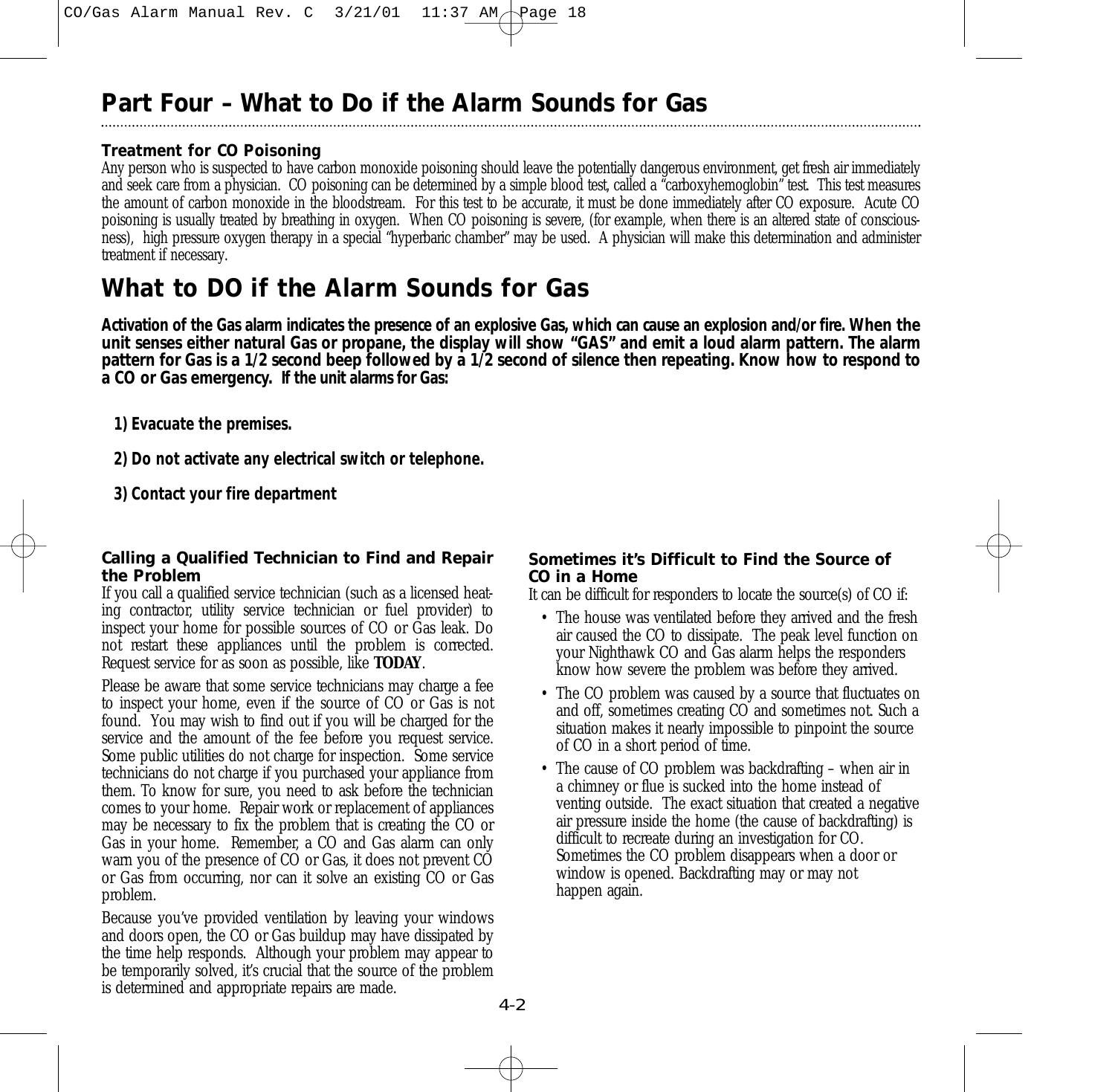# **Part Five – Technical Information**

# **Product Specifications**

| Power:                    | 120V AC units: 60 Hz, Current 120 mA max.                                                                                                                                                                                                                                                   |
|---------------------------|---------------------------------------------------------------------------------------------------------------------------------------------------------------------------------------------------------------------------------------------------------------------------------------------|
| Sensor:                   | CO sensor calibrated at $150$ ppm $(\pm 25$ ppm).                                                                                                                                                                                                                                           |
|                           | Gas sensor calibrated to alarm before 25% of the LEL.                                                                                                                                                                                                                                       |
| Temperature:              |                                                                                                                                                                                                                                                                                             |
|                           | Operating range: $40^{\circ}$ F (4.4 $^{\circ}$ C) to $100^{\circ}$ F (37.8 $^{\circ}$ C).                                                                                                                                                                                                  |
| Mounting:                 | Accessories supplied for wall mount or direct plug<br>applications.                                                                                                                                                                                                                         |
| Alarm:                    | 85+ dB at 10' $\odot$ 3.4 $\pm$ 0.5 KHz pulsing alarm.                                                                                                                                                                                                                                      |
| <b>LED Operation:</b>     |                                                                                                                                                                                                                                                                                             |
|                           | Blinking dot on display denotes normal operation.<br>Digital readout 30-999.<br>In alarm condition for CO you will hear 4 quick<br>beeps, 5 seconds off, repeating for CO.<br>In alarm condition for GAS you will hear a 1/2 second<br>beep, 1/2 second silence, repeating for GAS.         |
| Battery Backup:           |                                                                                                                                                                                                                                                                                             |
|                           | A 9V battery is needed. If battery is low or<br>missing while the unit is plugged into a 120V outlet,<br>an "Lb" message will display which will blink<br>alternately with a the CO reading every second and<br>the sounder will chirp every 15 seconds.                                    |
| <b>Unit Malfunction:</b>  |                                                                                                                                                                                                                                                                                             |
|                           | "Err" error message will display. Intermittent<br>alarm will sound every 30 seconds.<br>Refer to pages 1-6, 6-3 and 6-4 for other error<br>conditions.                                                                                                                                      |
| <b>Test/Reset Button:</b> |                                                                                                                                                                                                                                                                                             |
|                           | Test button verifies proper unit operation and resets<br>the unit in the event of a CO and Gas alarm.                                                                                                                                                                                       |
|                           | Peak Level Memory Button:                                                                                                                                                                                                                                                                   |
|                           | When pressed, LED will display the highest CO<br>ppm level detected since unit was powered up or<br>since unit was reset with test button. Reading will<br>be stored in memory as long as unit is not reset<br>or unplugged. Any CO concentration detected from<br>11-999 will be displayed |
| Size:                     | 6"L x 3.75"W x 1.8"H, Wt. 1 lb.                                                                                                                                                                                                                                                             |
| Warranty:                 | Five-year warranty from date of purchase against<br>defects in material and workmanship.                                                                                                                                                                                                    |

### **How the Unit Determines When to Alarm**

Your Nighthawk alarm uses advanced technology to monitor the environment in your home and warn you of unacceptable levels of carbon monoxide or Gas. An internal microcomputer works together with the sensors inside the alarm to determine the levels of carbon monoxide or Gas in the air. The microcomputer is calibrated to trigger the unit's alarm before most people would experience any symptoms of carbon monoxide poisoning or in the case of natural Gas or propane, the alarm will trigger before 25% of the lower explosion limit (LEL). Because carbon monoxide is a cumulative poison, longterm exposures to low levels can cause symptoms, as well as shortterm exposures to high levels. Your Nighthawk unit has a **time weighted alarm**, so the higher the level of carbon monoxide present, the sooner the alarm will be triggered.

#### **This Nighthawk alarm meets the alarm response time requirements of UL Standard 2034 which are as follows for CO:**

At 70 ppm, the unit must alarm within 60-240 minutes. At 150 ppm, the unit must alarm within 10-50 minutes. At 400 ppm, the unit must alarm within 4-15 minutes.

#### **This Nighthawk alarm meets the alarm response time requirements of UL Standard 1484 which are as follows for Gas:**

This unit shall alarm before 25% of the LEL of either natural Gas or propane is detected. In all cases, the unit will detect carbon monoxide as a priority over Gas. If the device is detecting Gas, then detects an amount of CO to cause an alarm, the device will stop alarming for Gas and alarm for CO.

**WARNING:** This product is intended for use in ordinary indoor locations of family living units. It is not designed to measure compliance with Occupational Safety and Health Administration (OSHA) commercial or industrial standards. Individuals with medical problems may consider using warning devices which provide audible and visual signals for carbon monoxide concentrations under 30 ppm.

### **Accuracy of the Digital Display**

Each Nighthawk CO and Gas alarm is calibrated at a CO concentration of 150 ppm in air, at 80° F (+/- 10° F) and 40% (+/- 3%) relative humidity. Depending on the ambient condition (temperature, humidity) and the condition of the sensor, the alarm readings may vary. Under the same ambient conditions the device will alarm for Gas before 25% of the LEL is reached.

The digital reading tolerances are:

**Ambient:** 80° F (+ $\frac{1}{2}$ - 10° F), atmospheric pressure + $\frac{10\%}{40\%}$  + $\frac{10\%}{50\%}$  +/- 3% relative humidity.

|             | Tolerance              |
|-------------|------------------------|
| Reading     | (of displayed reading) |
| $0-999$ ppm | $+/-20\% +15$ ppm      |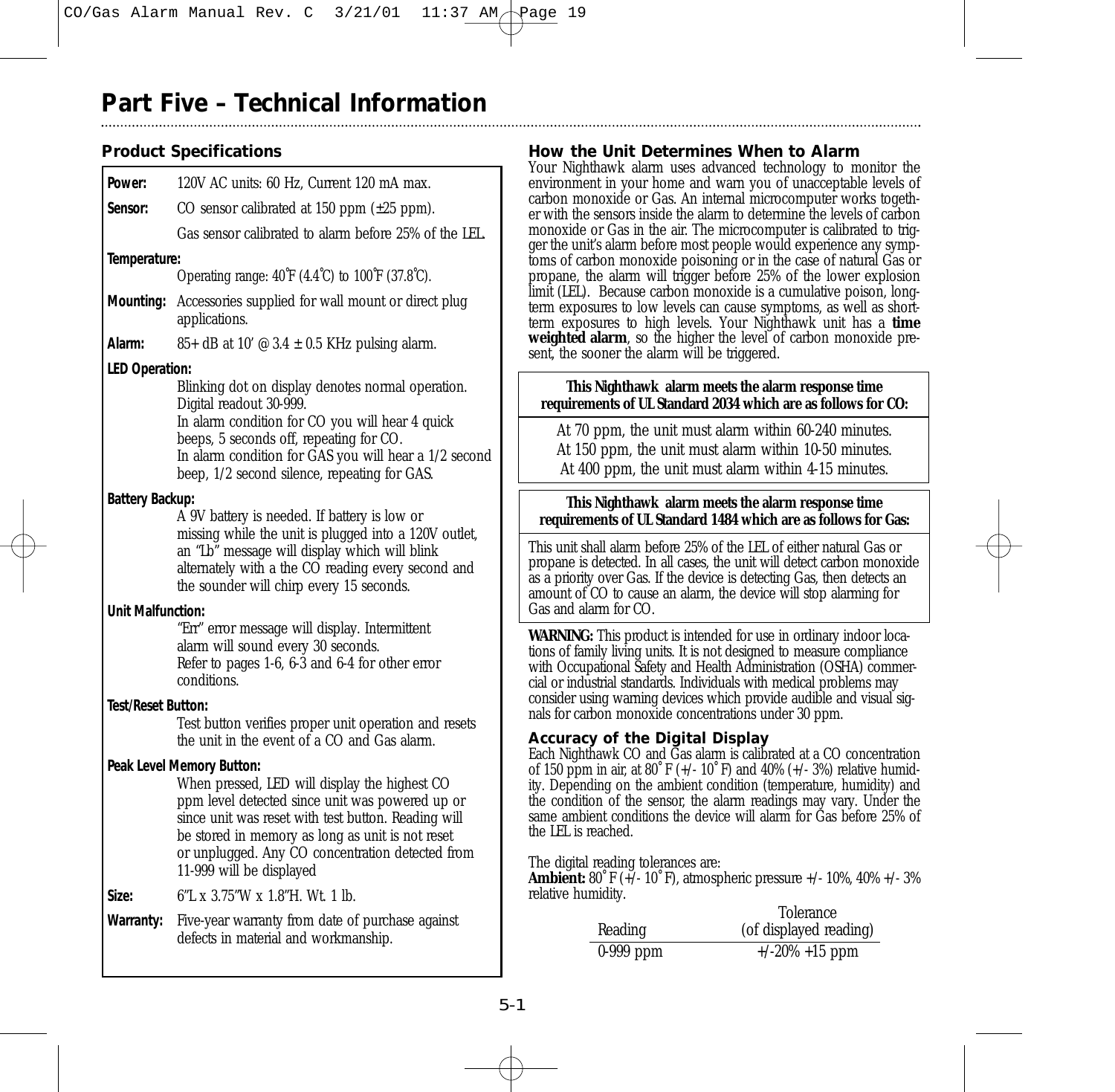# **Part Six – Frequently Asked Questions**

### *Q. How many alarms do I need in my house? How much square footage will one alarm cover?*

A. We recommend you place alarms near the sleeping area(s). If you have a multi-level home, you should place an alarm on each level of the home. A good rule of thumb for the number and placement of CO and Gas alarms for your particular home is to place CO and Gas alarms near smoke alarms that have been installed to meet current building code requirements.

Generally, one alarm can be adequate for 1,200 to 1,500 square feet of living space. The most important determination for the number of units needed is whether an alarm can be heard in all sleeping areas.

### *Q. Can you explain what "time-weighted alarm" means?*

A. Because carbon monoxide is a cumulative poison, two factors determine how the body is affected by CO: the level of exposure and the length of exposure. For example, being continuously exposed to low levels of carbon monoxide for many hours can be as dangerous as being exposed to higher levels of CO for a short period of time.

The microchip inside your Nighthawk CO and Gas alarm monitors the air for the presence of carbon monoxide and computes the levels and length of exposure, alarming when you should be concerned about CO exposure.

For more information about the alarm, see page 5-1.

#### *Q. Do I have to press the test button to get a CO or Gas reading?*

A. No. Your Nighthawk CO and Gas alarm continuously monitors the air for carbon monoxide and gas. An updated reading is shown on the digital display every 15 seconds. If there is no CO or Gas present, the digital display will show a zero. The alarm will alert you to the presence of CO or Gas automatically.

To test the internal components and circuitry of your alarm, press the Test/Reset button. For complete instructions on testing your alarm, see page 1-5,6.

#### *Q. What happens if the power goes out?*

A. If a good battery is in the unit, the alarm will display a blinking dot for at least 20 hours while still providing protection against CO or Gas exposure. Please note however, that the alarm will sample for the presence of gas once every eight minutes while on battery backup. Gas could be present during this eight minute period without alarming. Please see page 1-5.

#### *Q. How do I get the alarm to show something besides "0." OR, How can I determine if the sensors are operating correctly?*

A. Please refer to "Testing Sensor Response" on page 1-6 for complete instructions on how to test your alarm's electronics and sensor functions.

*Q. You warranty the alarm for five years. How will I know when it doesn't work anymore and I need to buy a new one?* A. In any event of malfunction, your alarm will alert you with malfunction signals. These signals are described in detail on page 1-6.

#### *Q. What do the numbers mean on the digital display when I press the "Test/Reset" button?*

A. The numbers you see when you press the Test/Reset button are NOT a CO reading or a Gas alarm. This is a *simulated* reading the alarm displays as it tests its electronics. The numbers displayed when the Test/Reset button is pushed should be between 100 to 400 (usually around 200). These numbers are shown after the "Gas" test is complete.

#### *Q. I called in someone to inspect my home for CO after my unit alarmed, and he couldn't find anything wrong. Why? Does that mean this unit "false alarmed"?*

A. No. Please read the information explaining why a CO problem can be difficult to diagnose on page 4-2. Also, please read the information on page 1-6 to make sure you experienced an alarm and not a malfunction alert.

#### *Q. I tried to test the alarm (see below) and it still reads "0." Why?*

- *by running the car in the garage*
- *by holding it to the tailpipe of the car*
- *by putting it next to the furnace vent*

A. DO NOT try to test your alarm by doing any of the above! Testing the alarm using any of the methods listed above usually does not yield satisfactory results and *could in fact be dangerous*. To accurately test the alarm, please follow the guidelines given on page 1-5,6.

Never operate a vehicle in a closed garage, as high levels of CO can be built up in a short time. With an attached garage, dangerous CO levels develop inside the home as well as within the garage.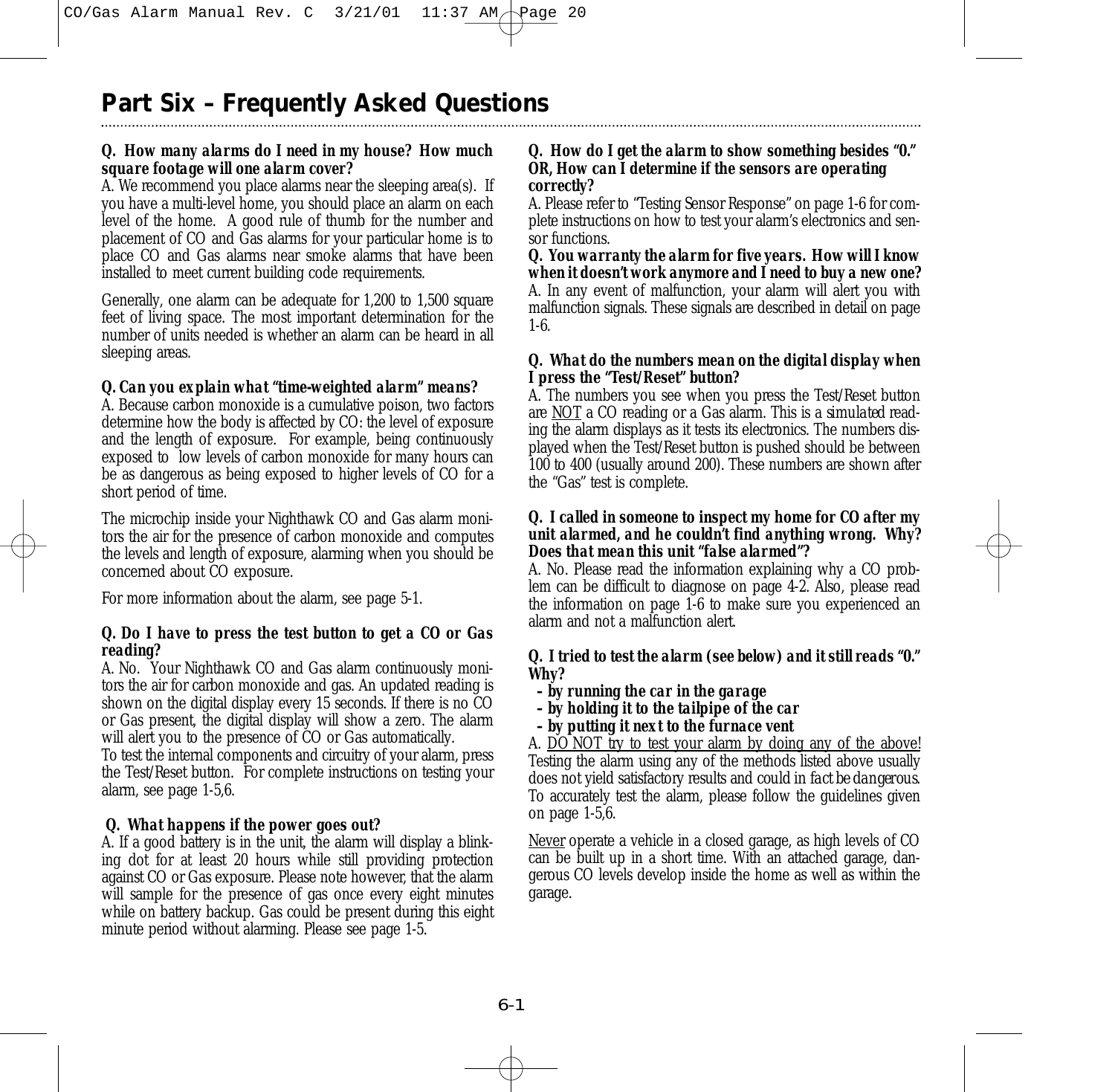# **Part Six – Frequently Asked Questions**

Attempting to test the sensor function by holding the alarm next to a tailpipe or furnace vent may not cause a reading on the display because today's vehicles emit very little CO once the engine reaches operating temperature. Likewise, many of today's high efficiency furnaces emit very low levels of CO.

#### *Q. When I tried to test the unit I got a high number on the digital display, but the alarm didn't sound immediately. Why?*

A. Please refer to "How the unit determines when to alarm" on page 5-1 for an explanation of the "time weighted alarm."

#### *Q. Will the alarm last longer if I unplug it during the summer months and only use it during the winter?*

A. No. Some components of the alarm can deteriorate over time if not used regularly. We recommend the alarm be plugged in continuously for maximum alarm life.

#### *Q. I use the alarm in a vacation home that isn't always occupied and can have temperature extremes when no one is there (no heat or no air conditioning). Will that hurt the alarm? Should I leave it plugged in all the time?*

A. We recommend that your alarm not be installed in areas where temperatures fall below 40˚F (4.4˚C) or rise above 100˚F (37.8˚C). Your alarm was designed to be constantly plugged in for maximum performance.

#### *Q. I plugged in the alarm at my house (my parents', my neighbors', etc.) and it read "0." Does that mean everything is OK? (I'm thinking I can return the alarm since everything checks out OK.)*

A. This alarm is designed to act as a continuous monitor, it is not designed for use as a short-term testing device to perform a quick check for the presence of CO or Gas.

Remember, a problem can occur at any time, even after a professional inspection has determined that everything is in proper working order. Examples of problems that can develop are a crack in a furnace heat exchanger, a leak in a water heater vent, a bird's nest blocking a flue, or a Gas line fitting becomes loose.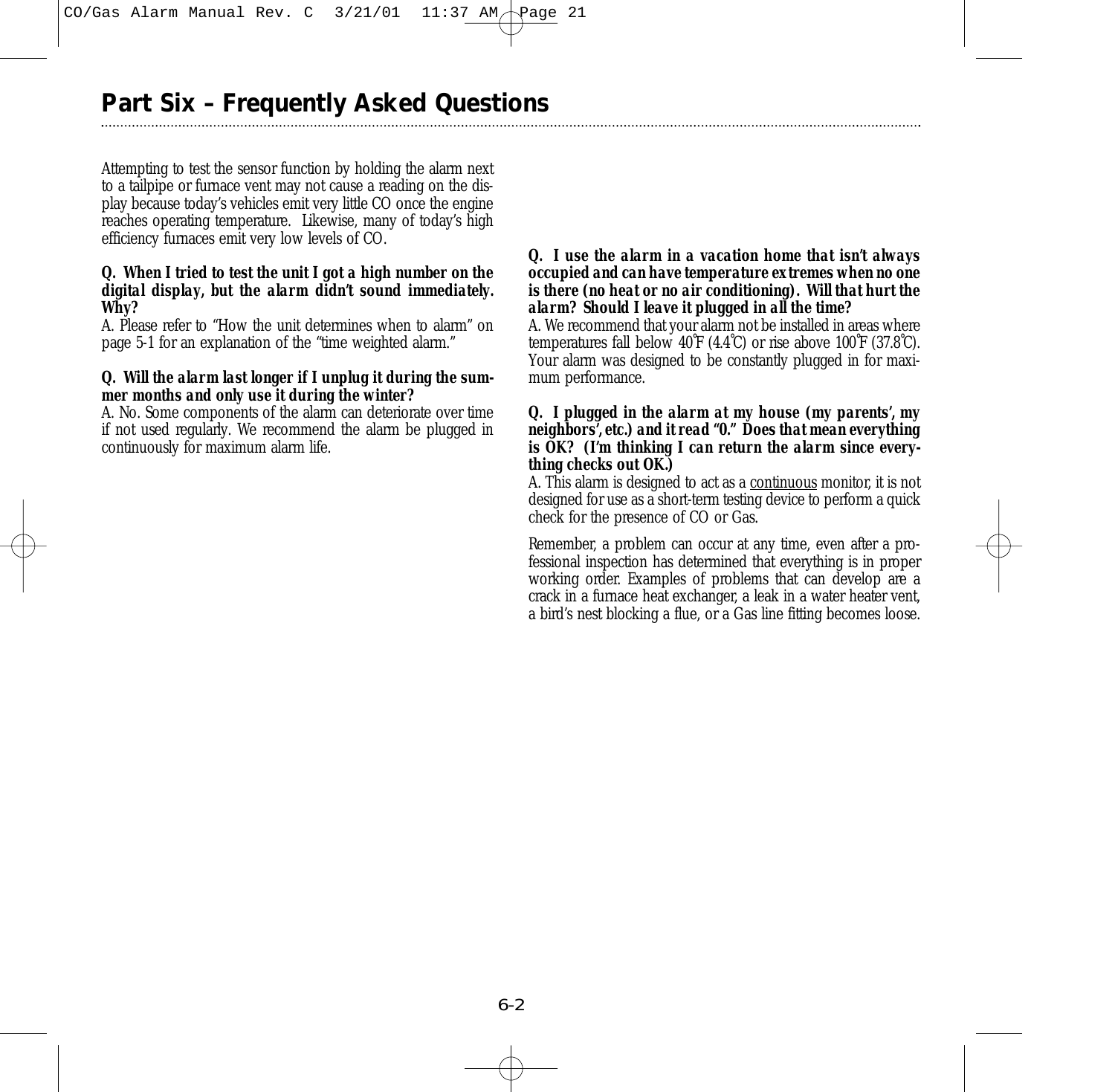# **Page 6-3 and 6-4 contain vital information about the various readings you may see on your display. We suggest you keep this User's Guide handy for reference.**

Your new Nighthawk carbon monoxide and explosive Gas alarm is a sophisticated electronic device – yet very simple to understand. Basically, the unit will display a "0" if it does not sense carbon monoxide or Gas and if you have a good 9V backup battery installed.

If it senses carbon monoxide, it will display a reading in parts per million of carbon monoxide or "GAS" if either natural Gas or propane has been detected..

However, if the backup battery is low or missing, or if the unit malfunctions it will display other readings (and alarm differently) to alert you that something is wrong with the alarm. Please familiarize yourself and other family members to the difference between a CO reading, a Gas reading and a reading signifying a problem with the alarm itself.

# **Start-up and Normal Operation Readings**

| <b>Display Shows</b>                                                             | <b>Alarm Sound</b>                                  | <b>Unit Status</b>                                                                       | <b>Recommended Action</b>                            |
|----------------------------------------------------------------------------------|-----------------------------------------------------|------------------------------------------------------------------------------------------|------------------------------------------------------|
| Brief "888"                                                                      | One short "chirp"                                   | Self checking when AC powered<br>(Test button was pressed or unit<br>was first powered). | None - Unit should return<br>to zero within a minute |
| "Lb" flashes<br>alternately<br>with $"0"$ .<br>(flashes alternately)             | One short "chirp"<br>every 15 seconds.              | Start-up or reset phase when<br>AC powered and low battery<br>or missing battery.        | Install or Replace 9V battery<br>Refer to page 1-4.  |
| Steady "0"<br>and flashing dot                                                   | <b>None</b>                                         | Normal AC operation (sensing<br>no CO or Gas) and with good<br>battery                   | None                                                 |
| Steady display of<br>high number (in the<br>hundreds of ppm)<br>and flashing dot | 4 quick beeps,<br>5 seconds off.<br>repeating.      | High level of CO detected                                                                | Refer to page 4-1                                    |
| GAS                                                                              | 1/2 second<br>beep, 1/2 second<br>silence repeating | Unit has<br>detected Gas.                                                                | Refer to<br>page 4-2.                                |
|                                                                                  |                                                     | If at any time the alarm does not perform as described, have it replaced immediately.    |                                                      |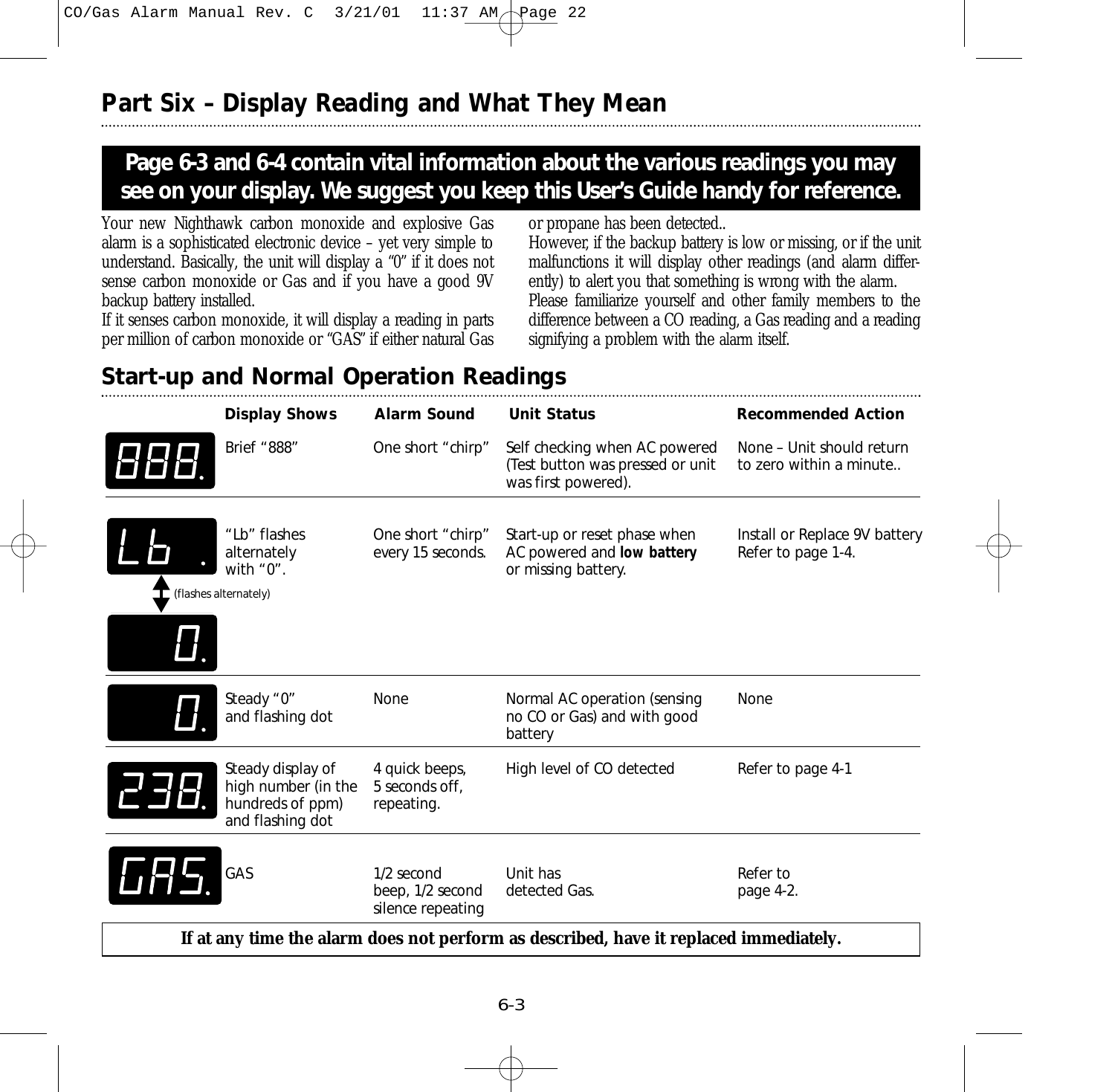# **Part Six – Display Reading and What They Mean**

# **Readings You May See When Unit is AC Powered**

| <b>Display Shows</b> | <b>Alarm Sound</b> | <b>Unit Status</b>       | <b>Recommended Action</b>  |
|----------------------|--------------------|--------------------------|----------------------------|
| Steady "Err"         | "Chirp" every      | Unit malfunctioning when | Call KIDDE Safety customer |
| and flashing dot     | 30 seconds         | AC powered               | service at 1-800-880-6788  |

# **Readings You May See When Unit is on Temporary Battery Backup**

| <b>Display Shows</b>             | <b>Alarm Sound</b>          | <b>Unit Status</b>                                                                       | <b>Recommended Action</b>                                                                                       |
|----------------------------------|-----------------------------|------------------------------------------------------------------------------------------|-----------------------------------------------------------------------------------------------------------------|
| Flashing dot                     | None                        | Normal battery-only operation -<br>unit will show reading only if it<br>senses CO or gas | Plug in to AC as soon as<br>possible to conserve battery                                                        |
| Steady "Err"<br>and flashing dot | "Chirp" every<br>30 seconds | Unit malfunctioning when<br>battery powered                                              | Call KIDDE Safety customer<br>service at 1-800-880-6788                                                         |
| Flashing dot                     | "Chirp" every<br>30 seconds | Very low battery -<br>unit will not respond to CO<br>or gas                              | Replace battery<br>Refer to Step 3 on page ii.                                                                  |
| No display                       | <b>Constant Alarm</b>       | Near dead battery or<br>unit malfunction                                                 | Replace battery -<br>If this does not fix condition,<br>Call KIDDE Safety customer<br>service at 1-800-880-6788 |

# **If at any time you test the alarm and it does not perform as described, have it replaced immediately.**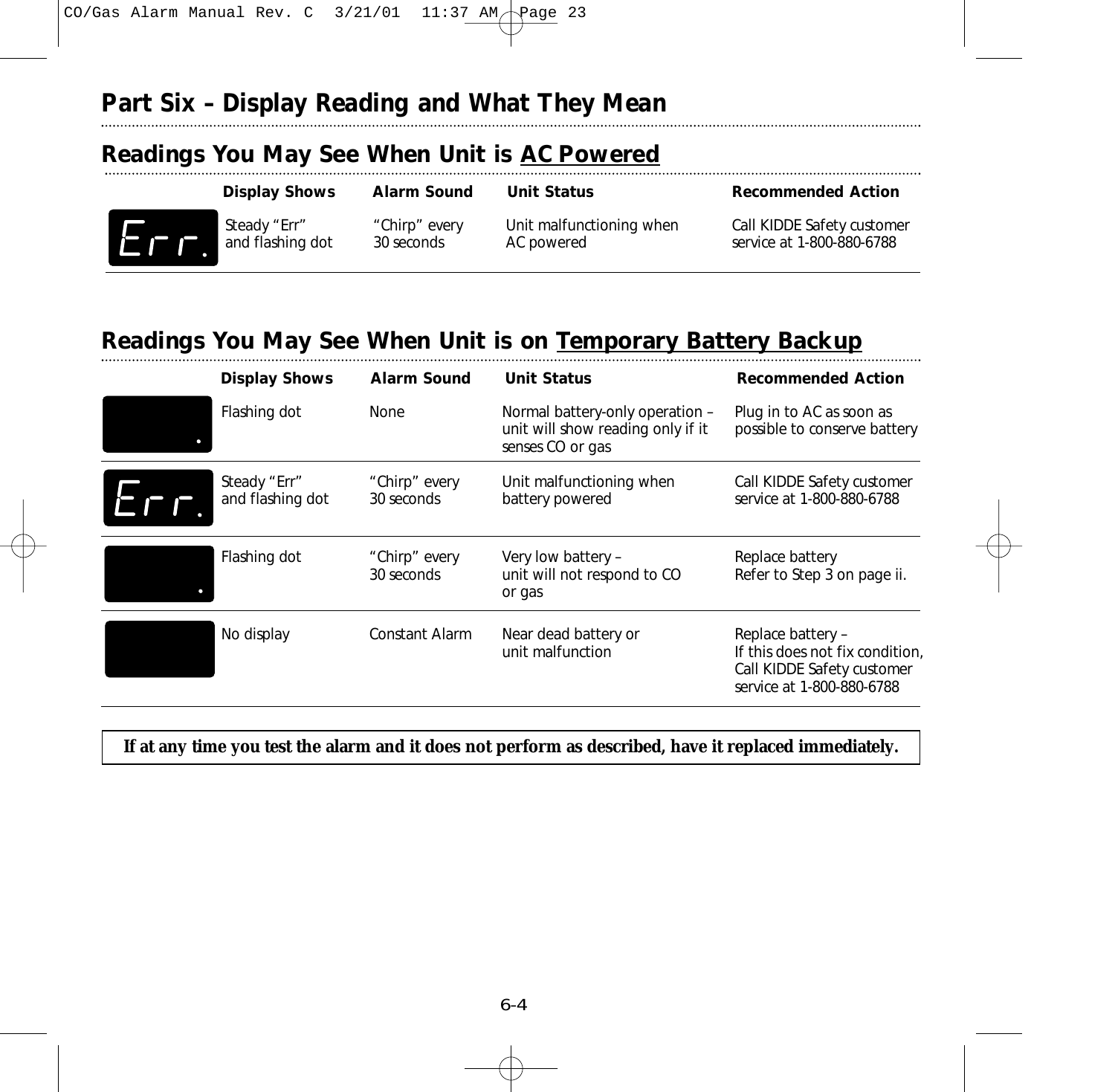| - |  |
|---|--|
|   |  |
|   |  |
|   |  |
|   |  |
|   |  |
|   |  |
|   |  |
|   |  |
|   |  |
|   |  |
|   |  |
|   |  |
|   |  |
|   |  |
|   |  |
|   |  |
|   |  |
|   |  |
|   |  |
|   |  |
|   |  |
|   |  |
|   |  |
|   |  |
|   |  |
|   |  |
|   |  |
|   |  |
|   |  |
|   |  |
|   |  |
|   |  |
|   |  |
|   |  |
|   |  |
|   |  |
|   |  |
|   |  |
|   |  |
|   |  |
|   |  |
|   |  |
|   |  |
|   |  |
|   |  |
|   |  |
|   |  |
|   |  |
|   |  |
|   |  |
|   |  |
|   |  |
|   |  |
|   |  |
|   |  |
|   |  |
|   |  |
|   |  |
|   |  |
|   |  |
|   |  |
|   |  |
|   |  |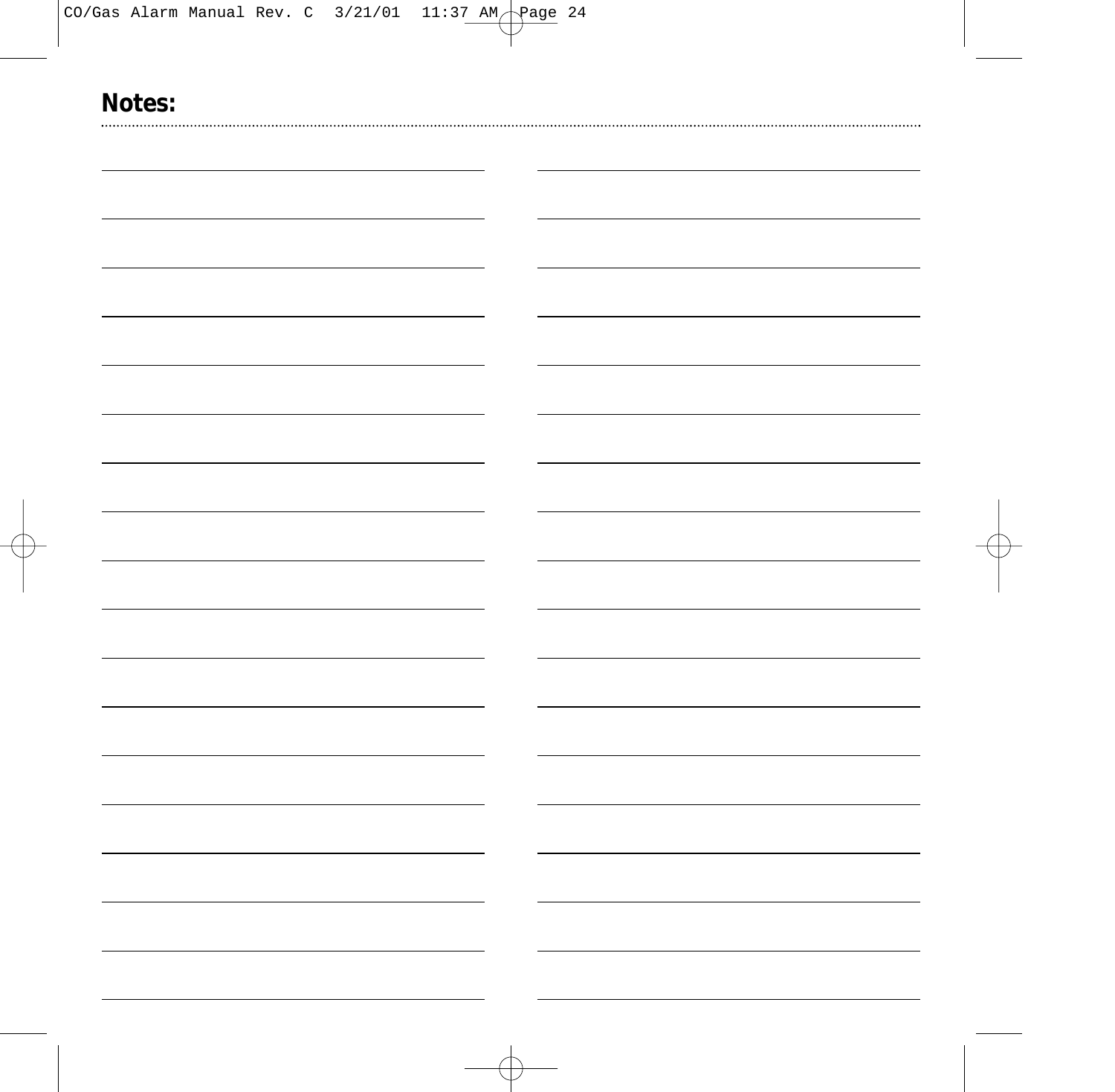# **Wall Mount Diagram**

If you are going to mount your Nighthawk CO and Gas alarm to the wall, you may use this guide for exact placement of the two wall mount screws provided. For more information about mounting to the wall, please refer to page 1-4.